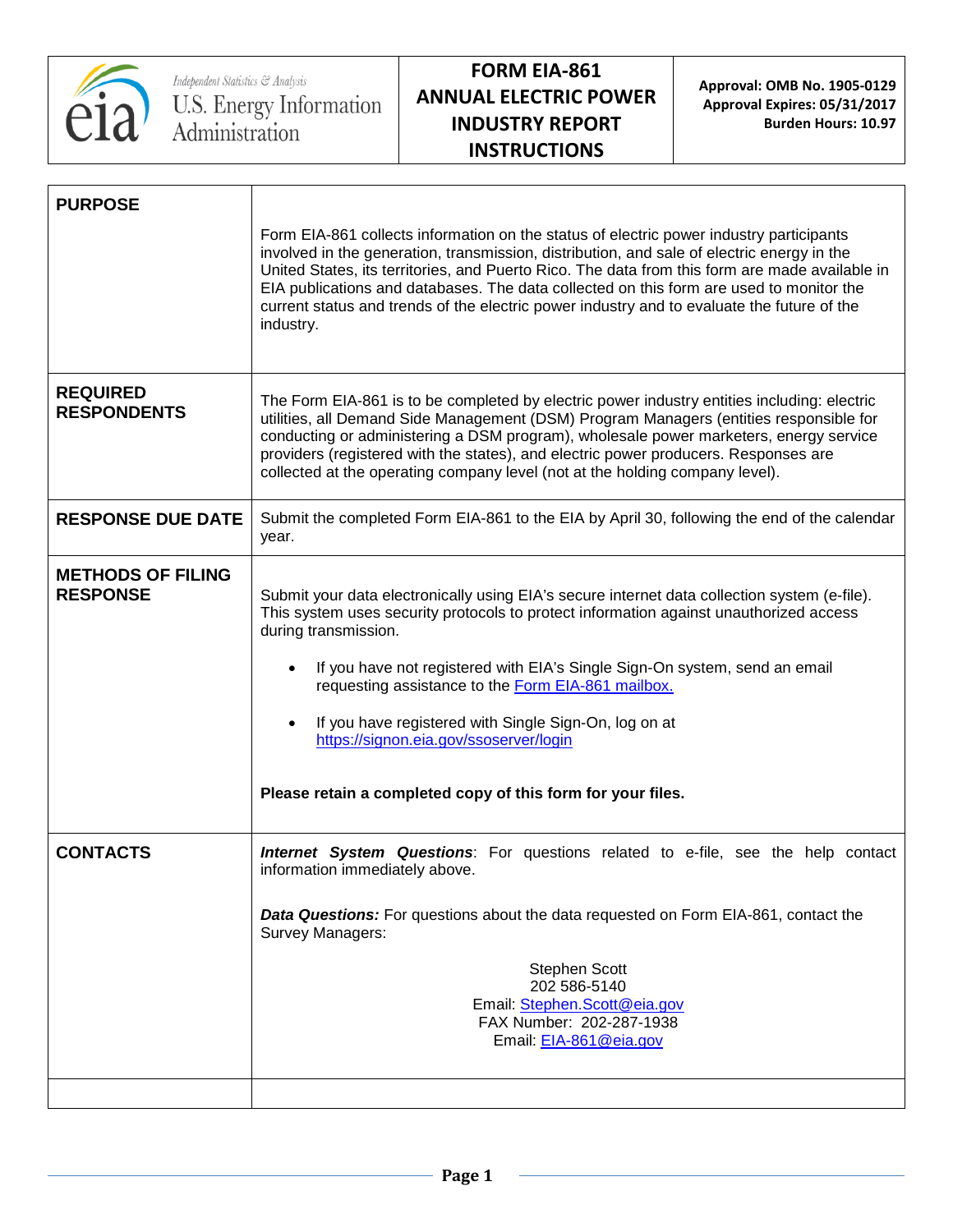

### **GENERAL INSTRUCTIONS**

- 1. Respondents, who also submit the Form EIA-826, "Monthly Electric Sales and Revenue Report with State Distributions," should coordinate the information submitted on the Form EIA-861 and Form EIA-826 to ensure consistency.
- 2. For paper forms only, complete the information at the top portion of the form with the name, telephone and FAX number, and email address of the current contact person and the contact person's supervisor.
- 3. Report peak demand in megawatts and energy values (e.g., generation and sales) in megawatthours, except where noted. One megawatthour equals 1,000 kilowatthours. To convert kilowatthours to megawatthours, divide by 1,000 and round to the nearest whole number. For example, sales of 5,245,790 kilowatthours should be reported as 5,246 megawatthours.
- 4. Report in whole numbers (i.e., no decimal points), except where explicitly instructed to report otherwise. For example: revenue of \$8,459,688.42 should be reported as 8,460 (thousand dollars). There is one decimal place in the revenue on Schedules 2C and 4. Lines 2 and 4 on Schedule 6A and lines 3 and 4 on Schedule 6B also contain one decimal point.
- 5. For the on-line form only, a State Code can only be removed by highlighting the state and clicking on the **'Remove record'** button**.** (Schedules 3A-C, 4A-D, 6A-D, 7A and 7B).
- 6. For number of customers, enter the average of the 12 close-of-month customer accounts.
	- All respondents having end-use customers, including retail power marketers selling power in deregulated, competitive state programs must use the average of the 12 close-of-month customer counts when reporting on Schedule 4, even if your company began business after the beginning of the reporting year, or ended business before the close of the year.
	- Count each meter as a separate customer in cases where commercial franchises or residential customer-buying groups have been aggregated under one buyer representative. The customer counts for public street and highway lighting should be one customer per community.
	- Please do not count each pole as a separate customer even if billing is by a flat rate per pole per month.
- 7. Use a minus sign for reporting negative numbers. Line 9 on Schedule 2B must be a negative number. On Schedule 2B, line 1 and Schedule 2C, lines 4 and 6, the number may be either positive or negative.
- 8. Where exact data are unavailable, report estimated data.
- 9. See the [Glossary](http://www.eia.gov/tools/glossary/) for terms used in this survey. The financial and accounting terms are consistent as outlined in the Uniform System of Accounts for Public Utilities and Licensees (U.S. of A.) (18 CFR Part 101).

### **SCHEDULE 1: IDENTIFICATION**

- 1. **Survey Contact:** Verify contact name, title, email address, telephone number, fax number.
- 2. **Supervisor of Contact Person for Survey:** Verify the contact's supervisor's name, title, address, telephone number, fax number and email address. **Supervisor contact must be different than the survey contact.**

If any of the above information is incorrect or missing, please send revisions to [EIA-861@eia.gov.](mailto:EIA-861@eia.gov)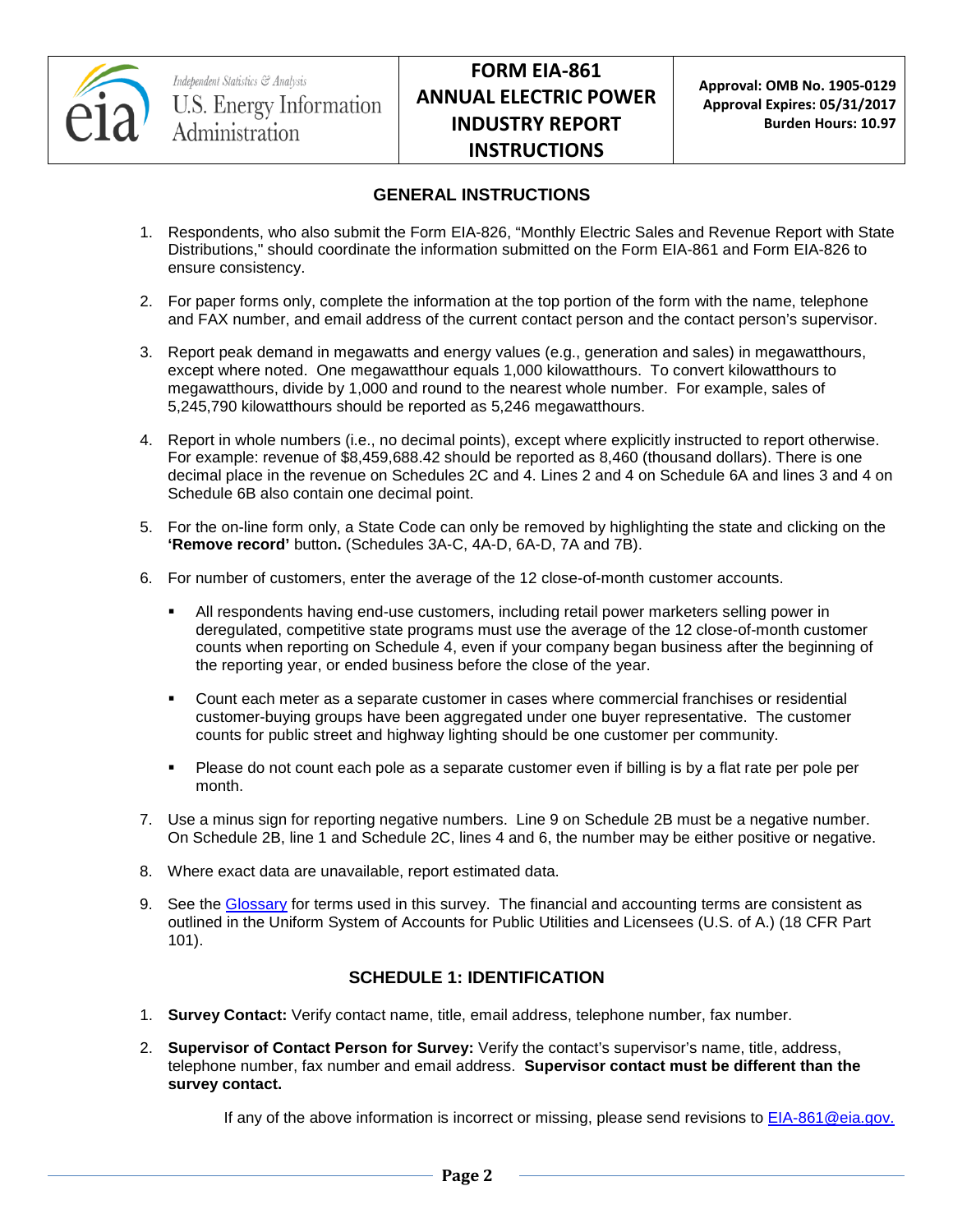

#### **Entity and Preparer Information**

- 3. **Legal Name of Entity:** Enter the legal name of the entity for which this form is being prepared.
- 4. **Current Address of Entity's Principal Business Office:** Enter the complete address, excluding the legal name, of the entity's principal business office (i.e., headquarters, main office, etc.).
- 5. **Preparer's Legal Name:** Enter the legal name of the company that prepares this form, if different from the **Legal Name of Entity**.
- 6. **Current Address of Preparer's Office:** Enter the address to which correspondence regarding this form should be mailed, if different from the **Current Address of Entity's Principal Business Office**. Include an attention line, room number, building designation, etc. to facilitate the future handling and processing of the Form EIA-861.

### **SCHEDULE 2, PART A: GENERAL INFORMATION**

1. For line 1, please check all of the Regional Entities within the North American Electric Reliability Corporation (NERC), in which your organization conducts operations.

The Regional Entities are:

- **TRE (Texas Reliability Entity [ERCOT])**
- **FRCC (Florida Reliability Coordinating Council)**
- **MRO** (Midwest Reliability Organization)
- NPCC (Northeast Power Coordinating Council)
- RFC (ReliabilityFirst Corporation)
- **SERC (SERC Reliability Corporation)**
- SPP (Southwest Power Pool, RE)
- **WECC (Western Electricity Coordinating Council)**
- 2. For line 2, select the RTO or ISO from the list:
	- California ISO
	- **Electric Reliability Council of Texas**
	- Southwest Power Pool
	- Midwest ISO
	- **PJM** Interconnection
	- **New York ISO**
	- **I** ISO New England
	- None
- 3. For line 4, **Operate Generating Plant(s)**, check 'Yes' to indicate that your organization operated at least one generating plant during the reporting period. Otherwise, check 'No.'
- 4. For line 5, **Activities**, check the appropriate activities the electric entity was engaged in during the reporting year. If your activity is not listed on line 5, include in Schedule 9. At least one activity must be provided.
	- **Generation from company owned plant.** Owned power generation.
	- **Transmission.** Owned or leased transmission lines.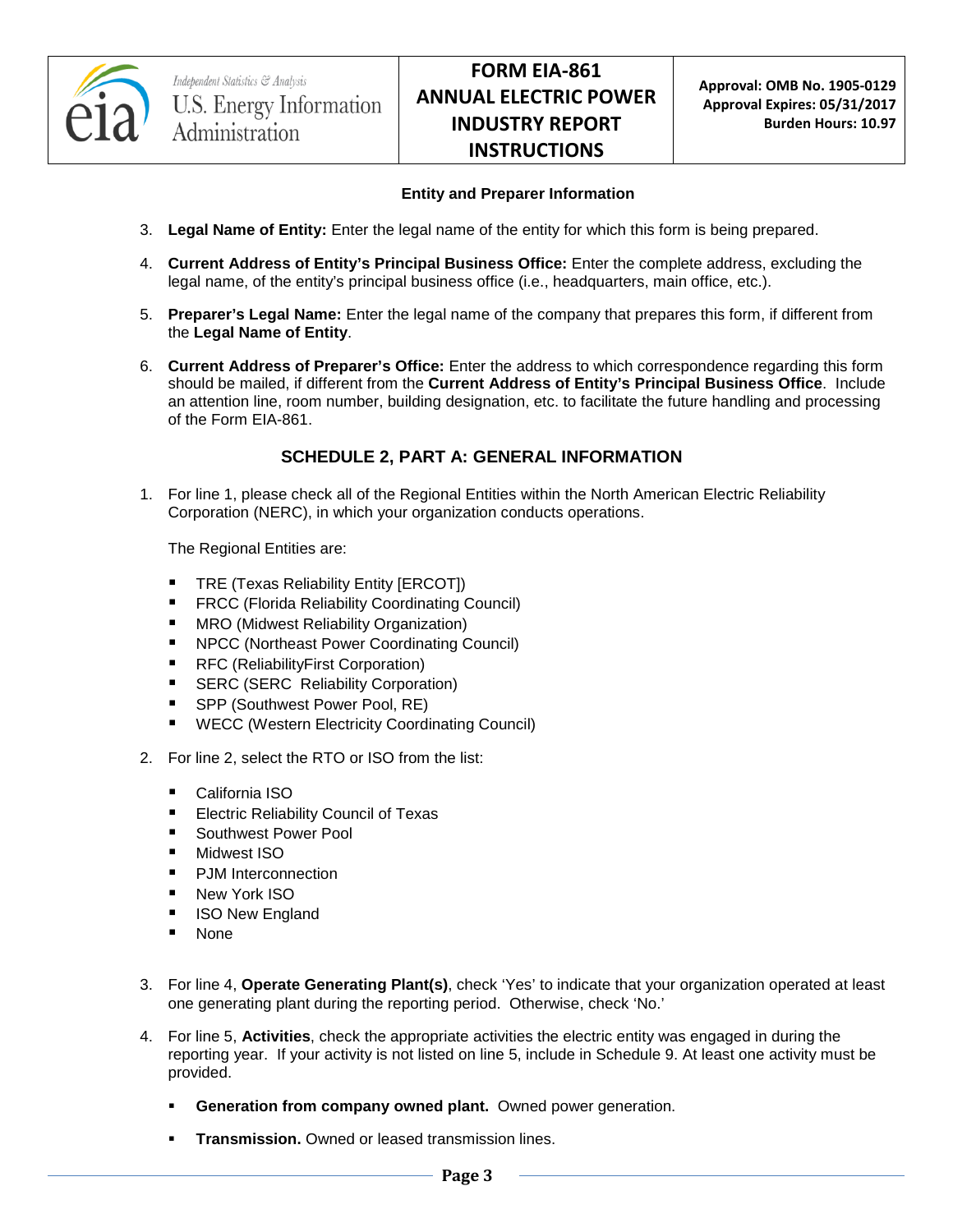

- **Buying transmission services on other electrical systems.** Types of services include borderline customers, transmission line rental, transmission capacity, transmission wheeling, and system operational services.
- **Distribution using owned/leased electrical wires.** Power delivery to your own end-use customers over distribution facilities.
- **Buying distribution on other electrical systems.** Types of support include customer billing, distribution system support charges for energy delivered, line maintenance, and/or equipment charges.
- **Wholesale power marketing.** Wholesale transactions with other electric utilities, purchases from power producers, and transactions to export and/or import electricity to or from Canada or Mexico. Also includes electrical sales and purchases among Federal Energy Regulatory Commission (FERC) registered power marketers and similar participation in transactions with electric utilities.
- **Retail power marketing.** Provision of electrical energy to end-use customers in areas where the customer has been given the legal right to select a power supplier other than the "traditional electric utility."
- **Combined services.** Provision of electricity in combination with gas, water, cable, Internet, and/or telephone for a single price.
- 5. For line 6, **Highest Hourly Electrical Peak System Demand (MW)**, electric utility companies should enter the maximum hourly summer load (for the months of June through September) based on net energy for the system during the reporting year. Net energy for the system is the sum of energy an electric utility needs to satisfy their service area and includes full and partial wholesale requirements customers, and the losses experienced in delivery. The maximum hourly load is determined by the interval in which the 60-minute integrated demand is the greatest. If such data are unavailable, adjust available data to approximate a 60-minute demand interval and explain the adjustment on Schedule 9 (**Footnotes)**. If adjustments cannot be made, furnish data as available and explain on Schedule 9. For winter, enter the maximum hourly winter load (for months of January through March, and the previous December) based on the net energy for the system during the reporting year. Please note: These data elements should be provided in megawatts, to the nearest tenth.
- 6. For line 7, **Alternative-Fueled Vehicles**, check 'Yes' to indicate that your company owns/operates, or plans to own and operate, alternative-fueled vehicles; otherwise check 'No.' If "Yes," provide the name, title, FAX number, telephone number, and address of a contact person. Note: For the purpose of this question, an "alternative-fueled vehicle" is either designed or manufactured by an original equipment manufacturer or is a converted vehicle designed to operate in either dual-fuel, flexible-fuel, or dedicated modes on fuels other than gasoline or diesel. This does not include a conventional vehicle that is limited to operation on blended or reformulated gasoline fuels.

### **SCHEDULE 2, PART B: ENERGY SOURCES AND DISPOSITION**

- 1. Enter the annual megawatthours (MWH) for all sources of electricity and disposition of electricity listed.
- 2. For line 1, **Net Generation**, enter the net generation (gross generation minus station use) from all respondent-owned plants. If a plant is jointly owned, enter only the reporting party's share of generation. Include generation used to replace system losses arising from wheeling transactions. Include net generation supplied as part of a tolling arrangement.
- 3. For line 2, **Purchases from Electricity Suppliers**, enter the total amount of energy purchased from electricity suppliers including: nonutility power producers and power marketers (reported separately in previous years), municipal departments and power agencies, cooperatives, investor-owned utilities,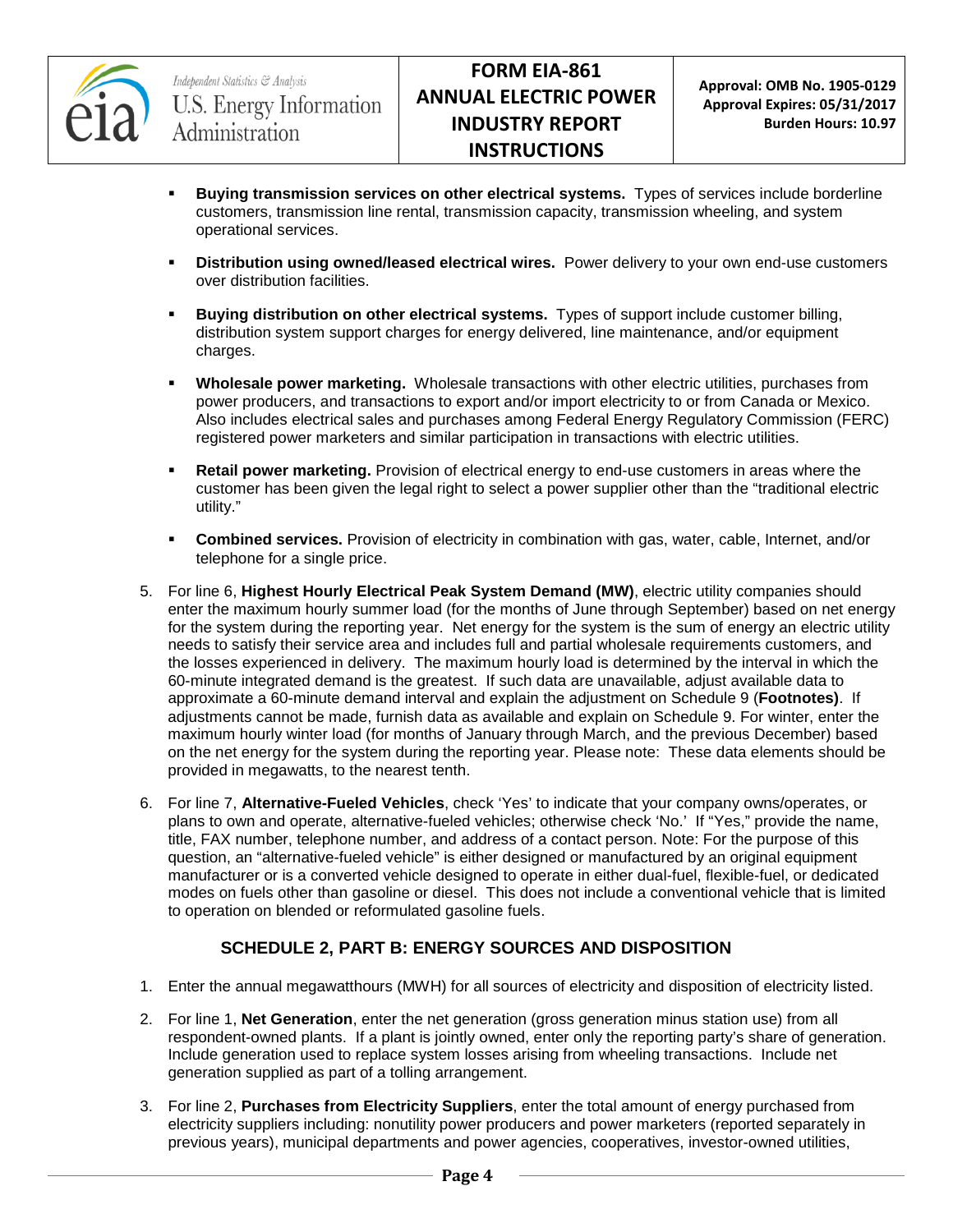

**Approval: OMB No. 1905-0129 Approval Expires: 05/31/2017 Burden Hours: 10.97**

political subdivisions, state agencies and power pools, and marketing agencies of the United States Government and Canada; these agencies include Bonneville Power Administration (BPA), Southeastern Power Administration (SEPA), Southwestern Power Administration (SWPA), Western Area Power Administration (WAPA), Tennessee Valley Authority (TVA), United States Army Corps of Engineers, the United States Bureau of Reclamation, United States Bureau of Indian Affairs, International Boundary and Water Commission, Hydro-Quebec, etc. This entry includes requirements power, firm power, and all other non-firm service. Note: Please identify on Schedule 9, **Footnotes**, the portion of purchased power obtained through tolling arrangements and international purchases.

- 4. For line 3, **Exchanges Received (In)**, enter the amount of exchange energy received. Do not include power received through tolling arrangements.
- 5. For line 4, **Exchanges Delivered (Out)**, enter the amount of exchange energy delivered. Do not include power delivered as part of a tolling arrangement.
- 6. For line 5, **Exchanges (Net)**, enter the net amount of energy exchanged. Net exchange is the difference between the amount of exchange received and the amount of exchange delivered (lines 3 and4). This entry should not include wholesale energy purchased from or sold to regulated companies or unregulated companies for other systems.
- 7. For line 6, **Wheeled Received (In)**, enter the total amount of energy entering your system from other systems for transmission through your system (wheeling) for delivery to other systems. Do not report as Wheeled Received, energy purchased or exchanged for consumption within your system, which was wheeled to you by others.
- 8. For line 7, **Wheeled Delivered (Out)**, enter the total amount of energy leaving your system that was transmitted through your system for delivery to other systems. If Wheeling Delivered is not precisely known, please estimate based on your system's known percentage of losses for wheeling transactions.
- 9. For line 8, **Wheeled (Net)**, enter the difference between the amount of energy entering your system for transmission through your system and the amount of energy leaving your system (line 6 minus line 7). Wheeled net represents the energy losses on your system associated with the wheeling of energy for other systems.
- 10. For line 9, **Transmission by Others, Losses**, enter the amount of energy losses associated with the wheeling of electricity provided to your system by other utilities. Transmission by Others, Losses should always be expressed as a **negative** value.
- 11. For line 11**, Sales to Ultimate Customers**, enter the amount of electricity sold to customers purchasing electricity for their own use and not for resale. This entry should correspond to the revenue from sales to ultimate customers reported on Schedule 2 Part C, line 1, and should be equal to the total megawatthours reported on Schedule 4, Parts A, B and D, when summed for all reported states.
- 12. For line 12, **Sales for Resale**, enter the amount of electricity sold for resale purposes. This entry should include sales for resale to power marketers (reported separately in previous years), full and partial requirements customers, firm power customers, and non-firm customers. This entry should also correspond to the revenue from sales for resale reported in Schedule 2 Part C, line 3. Note: Please identify on Schedule 9, the portion of sales for resale power sold through tolling arrangements and any international sales.
- 13. For line 13, **Energy Furnished without Charge**, enter the amount of electricity furnished by the electric utility without charge, such as to a municipality under a franchise agreement or for public street and highway lighting. This entry does not include data entered in line 14.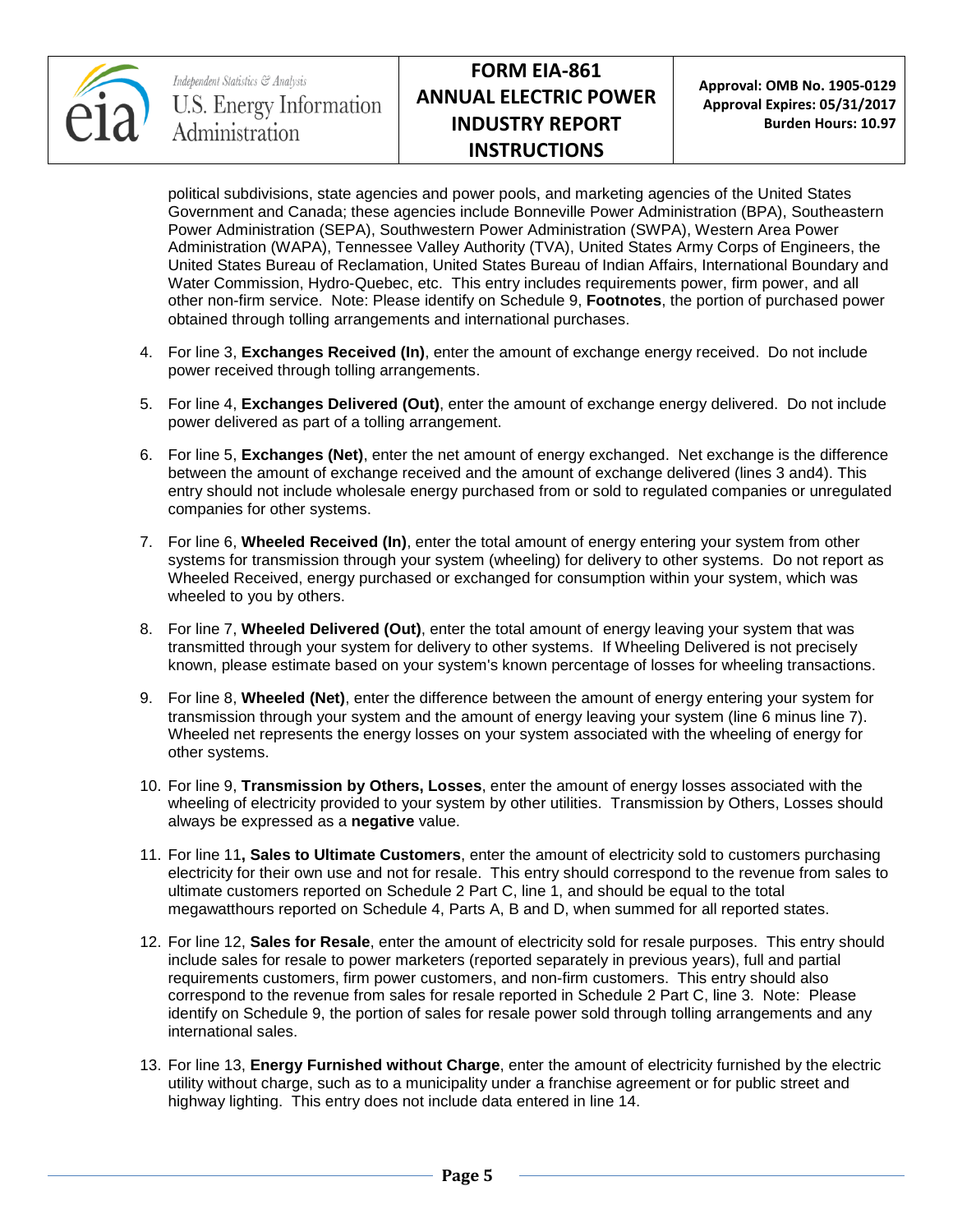

- 14. For line 14, **Energy Consumed by Respondent without Charge**, enter the amount of electricity used by the electric utility in its electric and other departments without charge. This entry does not include data entered in line 13.
- 15. For line 15, **Total Energy Losses**, enter the total amount of electricity lost from transmission, distribution, and/or unaccounted for. This is the difference between line 10, "**Total Sources**," and the sum of lines 11, 12, 13, and 14. Total Energy Losses should always be expressed as a positive value.

### **SCHEDULE 2, PART C: ELECTRIC OPERATING REVENUE**

- 1. All electric operating revenue data should be rounded to the nearest tenth and reported in thousand dollars; for example, revenue of \$8,461,688.42 should be reported as 8,461.7 (thousand dollars).
- 2. For line 1, **Electric Operating Revenue from Sales to Ultimate Customers**, enter the amount of revenue from sales of electricity to those customers purchasing electricity for their own use and not for resale. Revenue reported on Schedule 4C, for delivery service (and all other charges) should **not** be reported on Schedule 2C, line 1, but should be reported in Schedule 2C, line 2, **Revenue from Unbundled (Delivery) Customers**. Revenue entered on line 1 is gross revenue and includes the revenue from state and local income taxes, energy or demand charges, customer service charges, environmental surcharges, franchise fees, fuel adjustments and other miscellaneous charges applied to end-use customers during normal billing operations. Revenue entered on line 1should not include deferred charges, credits, or other adjustments, such as fuel or revenue from purchased power, from previous reporting periods which are included in Schedule 2C, line 4, **Electric Credits/ Other Adjustments**. Revenue entered on line 1 should correspond to electricity sales reported in Schedule 2B, line 11. (Revenue entered on line 1 should also be the same total revenue reported on Schedule 4, column e (**Total**) for Parts A, B, and D, when summed for all reported states). Revenue entered on line 1 should include all unbilled revenue resulting from power sold during the reporting period.
- 3. For line 2**, Revenue from Unbundled (Delivery) Customers**, enter the amount of revenue from unbundled customers who purchase their electricity from a supplier other than the electric utility that distributes power to their premises. This electric operating revenue does not include the charges for electric energy but does include the revenue required to cover power delivery. Revenue entered on line 2 should be the same total revenue reported on Schedule 4C, column e, when summed for all states.
- 4. For line 3, **Electric Operating Revenue from Sales for Resale**, enter the amount of revenue from sales of electricity sold for resale purposes. This entry should include revenue from sales for resale to wholesale or retail power marketers, full and partial requirements customers (firm), and to no requirements (non-firm) customers. This entry should also correspond to the sales for resale reported in Schedule 2B, line 12.
- 5. For line 4, **Electric Credits/Other Adjustments**, enter the amount of deferred revenue, which corresponds to Account 449.1 of the Uniform System of Accounts including revenue not applied to enduse or resale customers during the normal billing cycle. Funds included in this entry consist of refunds to customers resulting from rate commission rulings delayed beyond the reporting year in which the funds were originally collected. Also, include revenue distributions to customers from rate stabilization funds where the distribution occurred during the current reporting year but the funds were collected during previous reporting years.
- 6. For line 5, **Revenue from Transmission,** enter the amount of revenue derived from the transmission of electricity for others (wheeling).
- 7. For line 6, **Other Electric Operating Revenue**, enter the amount of revenue received from electric activities other than selling electricity. This may include revenue from selling or servicing electric appliances, revenue from the sale of water and water power for irrigation, domestic, industrial or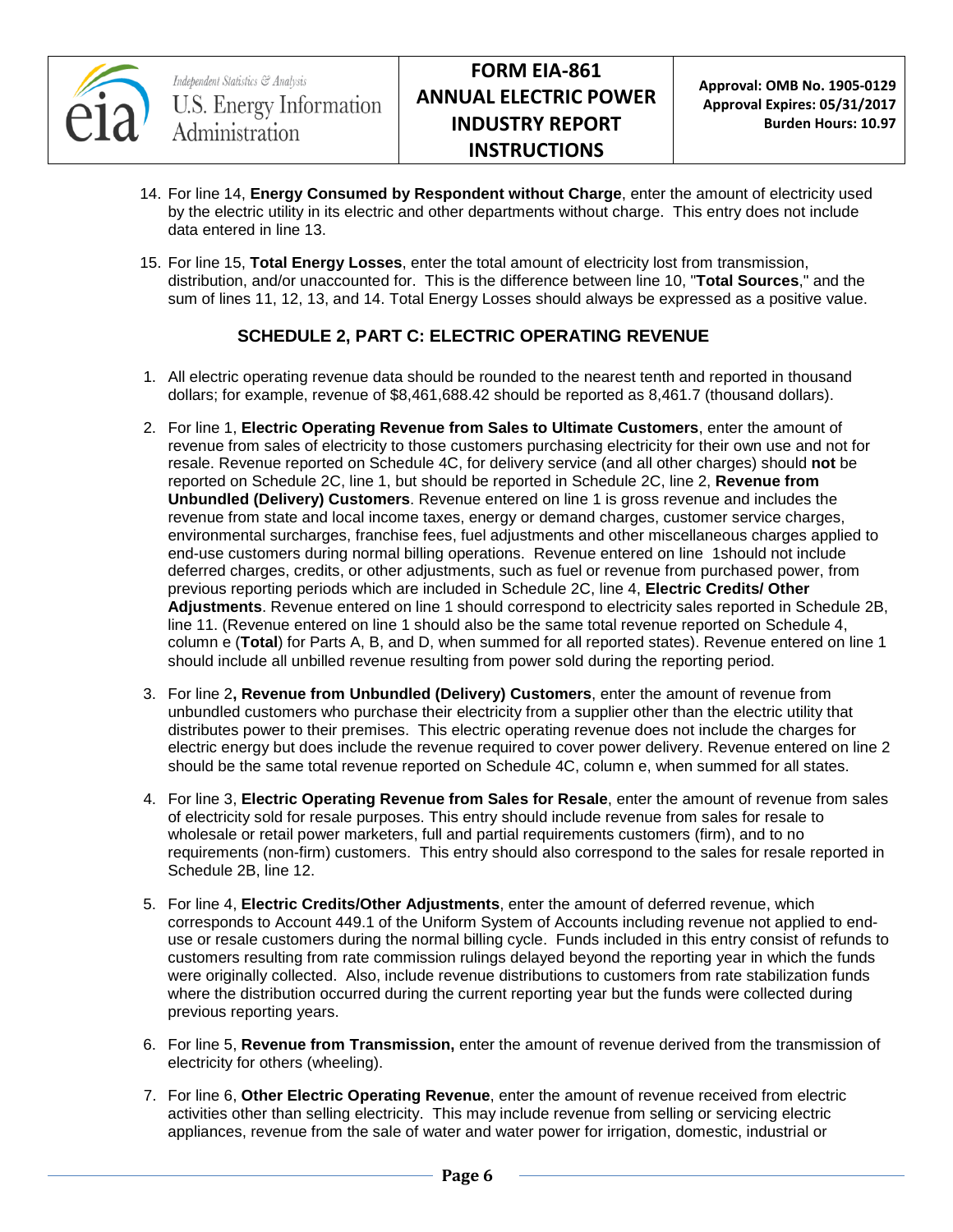

hydroelectric operations, revenue from electric plants leased to others, revenue from the sale of steam, but not including sales made by a steam heating department or transfers of steam under joint facility operations, revenue from interdepartmental rents or sale of electric property, revenue from late fees, penalties or reconnections, and revenue from interest.

### **SCHEDULE 3, Part A: DISTRIBUTION SYSTEM INFORMATION**

For purposes of this schedule, a distribution circuit is any circuit with a voltage of 35kV or below that serves end use customers directly or through step-down transformers or substations. Circuits that are operated in a closed-looped manner, i.e. not operated radially, are called 'networked'. Networks serve key downtown or metropolitan customers. Networks also provide sub-transmission supply to other distribution circuits through step-down transformers or substations. During outages to one or more network circuits, the customers are automatically served by other network circuits with no interruption. For network primary systems, the circuit count includes all circuits that supply the network. Where a circuit with a voltage of 35 kV or below is a source for lower voltage circuits through step-down transformers or substations, the circuits at the higher voltage and the lower voltage are included in the circuit count. Report this schedule if you own distribution lines.

Volt/VAR Optimization (VVO) is a process used by electric distribution companies to actively manage voltage levels and reactive power on distribution circuits in order to reduce energy losses and improve reliability and power quality. VVO is typically achieved through the use of real-time information and controls that activate capacitor banks, voltage regulators, and transformer load tap changers - and in some cases, distributed generation to adjust voltage and VAR levels on the primary and secondary distribution circuits.

- 1. On line 1 enter the Total Number of Distribution Circuits.
- 2. On line 2 enter the Total Number of Distribution Circuits that employ voltage/VAR optimization (VVO).

## **SCHEDULE 3, Part B: DISTRIBUTION SYSTEM RELIABILITY INFORMATION - IEEE**

If your entity calculates system average interruption duration index (SAIDI) and system average interruption frequency index (SAIFI) and determines Major Event Days in accordance with the IEEE 1366-2003 or IEEE 1366-2012 standard, answer 'yes' to questions 1 and 2 and complete Part B. If your entity calculates SAIDI and SAIFI via another method answer 'yes' to question 1 and no to question 2 then skip Part B and complete Part C. If your entity does not calculate SAIDI and SAIFI answer 'no' to question 1 and go to Schedule 4A. For lines 3 through 6 complete all that you calculate; for example, if you only calculate SAIDI and SAIFI without Major Event Days included, complete the area under the subtitle "Excluding Major Events" and do not complete the area under the subtitle "Including Major Events".

- 1. The **system average interruption frequency index, or SAIFI**, indicates how often the average customer experiences a sustained interruption (of over 5 minutes) over a predefined period of time. In this schedule report annual SAIFI, or the SAIFI resulting from all interruptions in the reporting year. SAIFI is calculated as the sum over the year of total number of customers that experienced an interruption of more than 5 minutes, divided by the total number of customers.
- 2. SAIFI = [Sum of total number of customers interrupted over the year] / [Total number of customers served]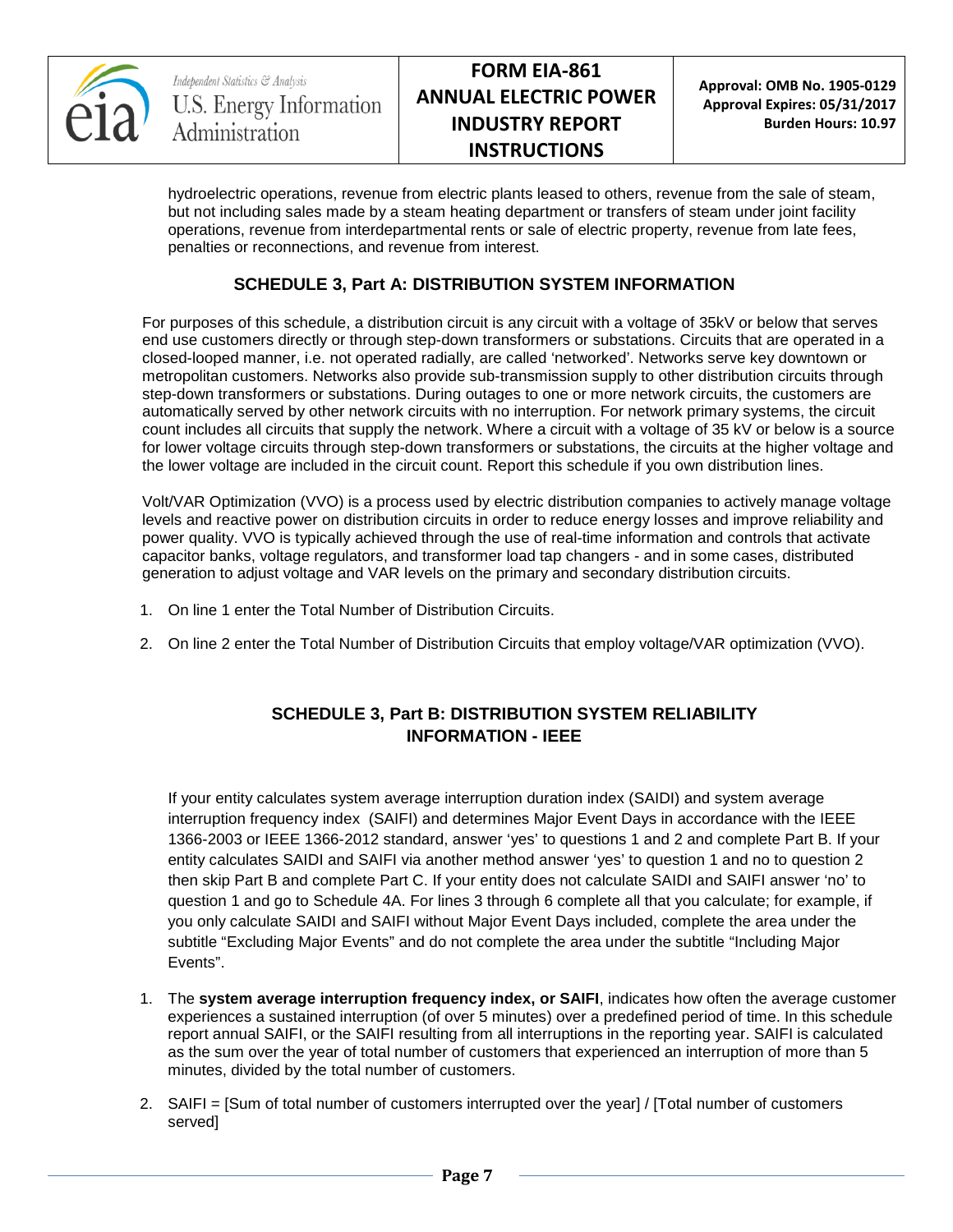

- 3. The **system average interruption duration index, or SAIDI**, indicates the total duration of interruption for the average customer over a predefined period of time. In this schedule report annual SAIDI, or the SAIDI resulting from all interruptions in the reporting year. SAIDI is calculated as the sum over the year of all customers interrupted for more than 5 minutes times the number of minutes they experienced an interruption, divided by total number of customers.
- 4. SAIDI = [Sum of customer minutes interrupted over the year] / [Total number of customers served]
- 5. On lines 3 through 6 report the values that you calculate.
	- a. Report the Annual Distribution SAIDI Including Major Event Days on line 3,
	- b. Report the Annual Distribution SAIDI Excluding Major Event Days on line 3,
	- c. Report the Annual Distribution SAIDI Including Major Event Days excluding events where the reliability event was initiated from loss of supply (e.g. resulted from an event on the distribution system, not from the high-voltage system) on line 4.
	- d. Report the Annual Distribution SAIFI Including Major Event Days on line 5,
	- e. Report the Annual Distribution SAIFI Excluding t Major Event Days on line 5,
	- f. Report the Annual Distribution SAIFI Including Major Event Days excluding events where the reliability event was initiated from loss of supply on line 6.
- 6. On line 7, enter the **Total number of customers used to calculate SAIDI and SAIFI**, as reported on this schedule. A customer is defined as a metered electrical service point for which an active bill account is established at a specific location (e.g., premise). *(IEEE 1366-2003 pg. 2)*

#### 7. On line 8, **indicate the voltage at which you distinguish the distribution system from the supply system**.

8. On line 9, indicate whether your company has an outage management system that detects loss of load or customer outages. Answer "yes", even if you also receive outage information manually via other methods.

### **SCHEDULE 3, PART C: DISTRIBUTION SYSTEM RELIABILITY**

#### **INFORMATION – OTHER**

#### **SAIDI and SAIFI calculations via other methods, calculated by state**

- 1. On lines 10 through 11 report the values that you calculate.
	- a. Report the Annual Distribution SAIDI Including major events on line 10,
	- b. Report the Annual Distribution SAIDI Excluding major events on line 10,
	- c. Report the Annual Distribution SAIFI Including major events on line 11,
	- d. Report the Annual Distribution SAIFI Excluding major events on line 11.
- 2. On line 12, enter the total number of customers used to calculate SAIDI and SAIFI, as reported on this schedule.
- 3. On lines 13, indicate whether your utility includes inactive accounts in its definition of customers used to determine SAIDI and SAIFI.
- 4. On line 14, indicate how your utility defines momentary outages, i.e., less than how many minutes. Outages can be classified as either momentary or sustained. Momentary outages are not included in determining SAIDI and SAIFI.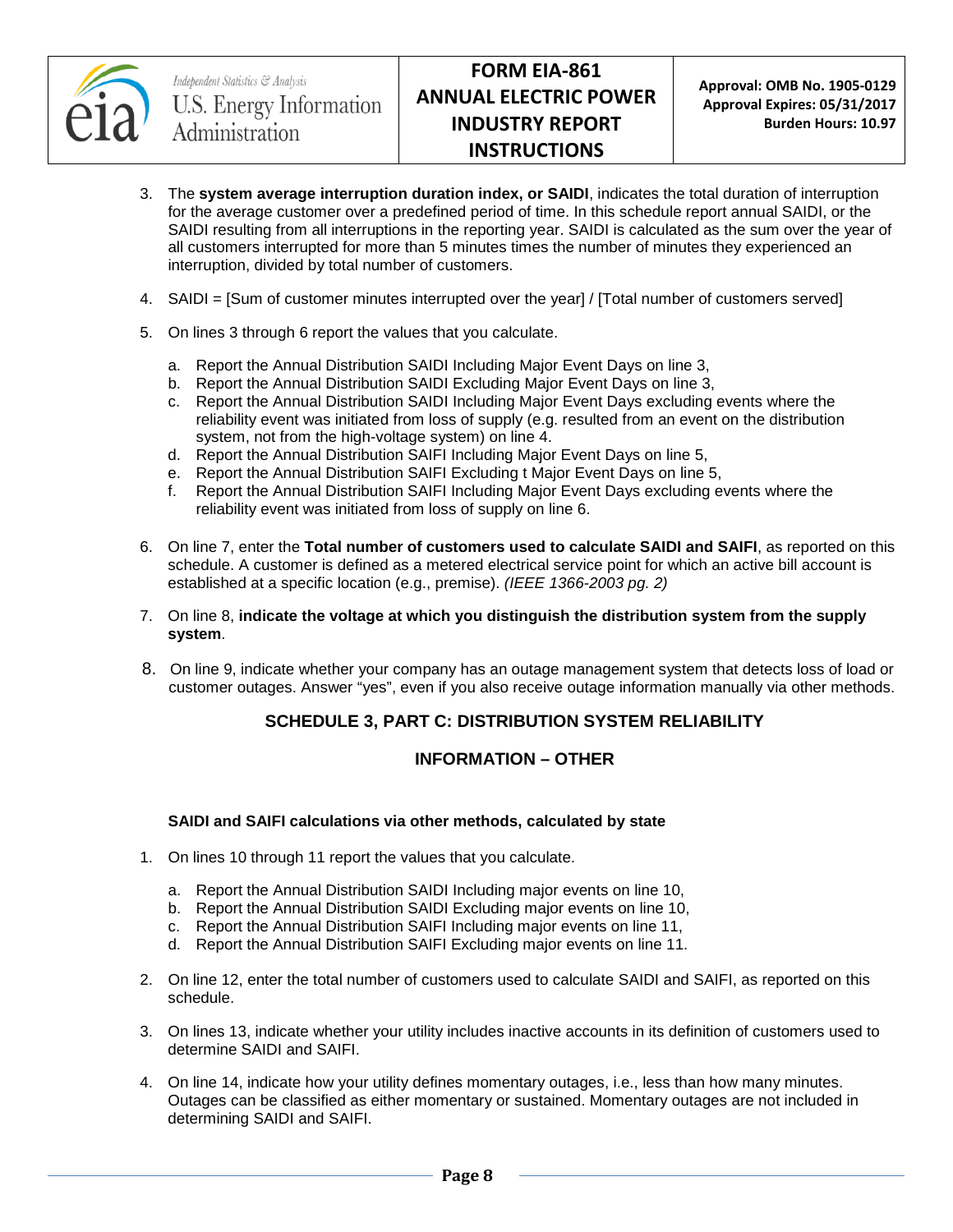

- 5. On line 15, report the voltage that you use to distinguish the distribution system from the supply system.
- **6.** On line 16, indicate whether your company has an outage management system that detects loss of load or customer outages. Answer "yes", even if you also receive outage information manually via other methods.

#### **SCHEDULE 4, PART A: SALES TO ULTIMATE CUSTOMERS. FULL SERVICE – ENERGY AND DELIVERY SERVICE (BUNDLED)**

The table below should be used as a guide for the classification of your end-use customers; pay close attention to how your cons**u**mers should be organized based on our four Sectors: Residential, Commercial, Industrial, and Transportation. Please note that data for the Transportation Sector (see definitions) has replaced the "Other" Sector on all parts of Schedule 4. Non-Transportation customers previously reported under "Other," including street and highway lighting, should now be included in the Commercial Sector. Irrigation customers should be reported in the Industrial Sector.

| The residential sector includes private<br>households and apartment buildings<br>where energy is consumed primarily for:<br>space heating<br>water heating<br>air conditioning<br>lighting<br>refrigeration<br>cooking<br>clothes drying | The commercial sector includes<br>nonmanufacturing business<br>establishments such as:<br>hotels<br>motels,<br>restaurants<br>wholesale businesses<br>retail stores<br>health, social, and educational<br>institutions<br>public street and highway lighting<br>municipalities<br>$\bullet$<br>divisions or agencies of states<br>and federal governments under<br>special contracts or agreements,<br>and other utility departments, as<br>defined by the pertinent<br>regulatory agency and/or electric<br>utility |
|------------------------------------------------------------------------------------------------------------------------------------------------------------------------------------------------------------------------------------------|----------------------------------------------------------------------------------------------------------------------------------------------------------------------------------------------------------------------------------------------------------------------------------------------------------------------------------------------------------------------------------------------------------------------------------------------------------------------------------------------------------------------|
|                                                                                                                                                                                                                                          |                                                                                                                                                                                                                                                                                                                                                                                                                                                                                                                      |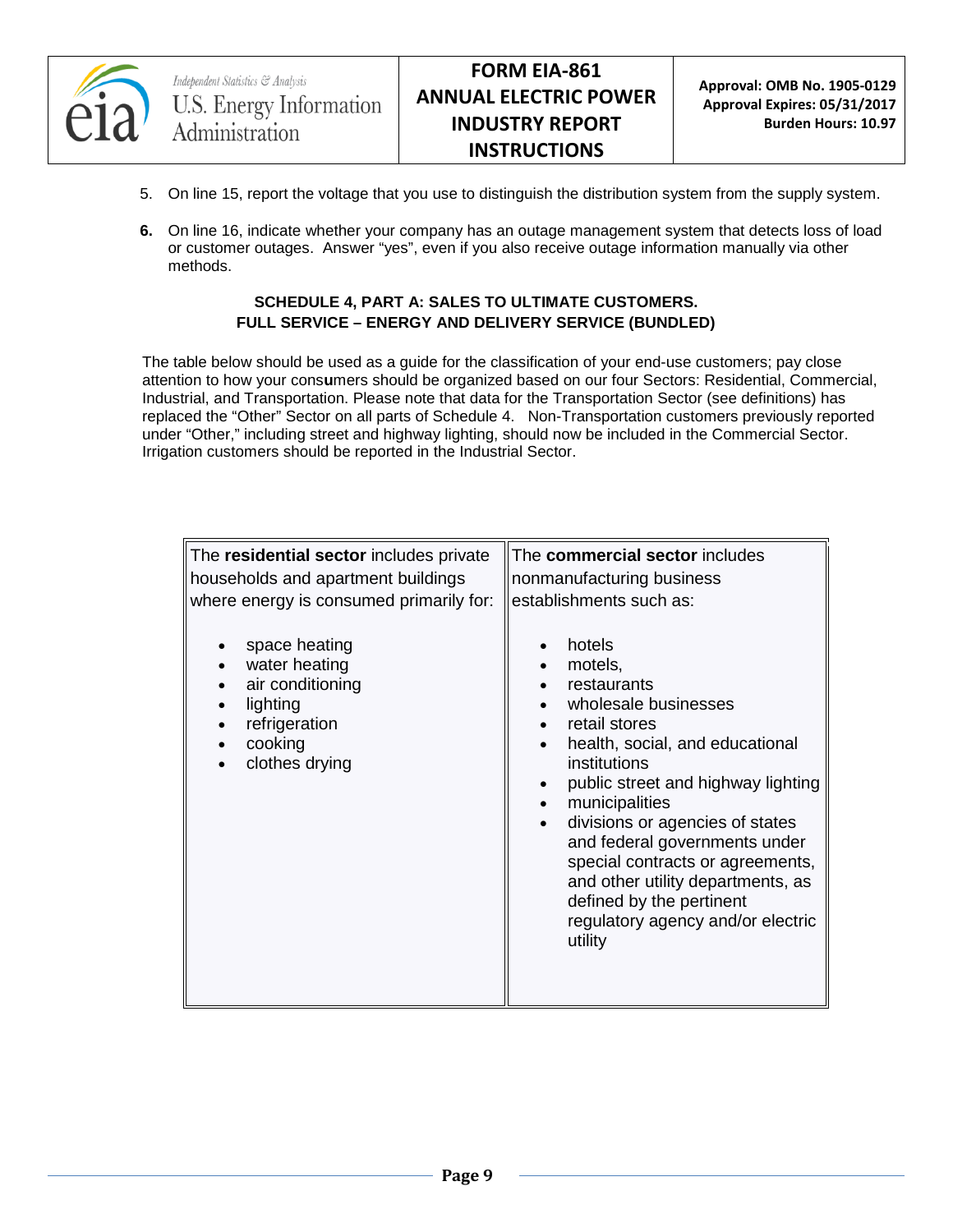

Enter the reporting year revenue (thousands of dollars, to the nearest tenth), megawatthours, and number of customers for sales of electricity to ultimate customers by state, balancing authority, and customer class category for whom your company provides both energy and delivery service. Power marketers providing both energy and delivery service should report on Part D. Note: For sales to customer groups using brokers or aggregators, continue to count each customer separately. For instance, count a group of franchised commercial establishments aggregated through a single broker as separate customers (as reported in prior years). Using the drop down menus, enter the 2-letter U.S. Postal Service abbreviation for the state and the balancing authority in which the electric sales occurred. Select the check box to indicate whether your rates are decoupled. If you select 'Yes," indicate whether the revenue adjustment is automatic or requires a rate making proceeding. Entities completing this Schedule are also required to complete Schedule 6 Part D, Advanced Metering and Customer Communications.

## **SCHEDULE 4, PART B: SALES TO ULTIMATE CUSTOMERS ENERGY–ONLY SERVICE (WITHOUT DELIVERY SERVICE)**

Enter the reporting year revenue (thousands of dollars, to the nearest tenth), megawatthours, and number of customers for sales of electricity to ultimate customers by state, by balancing authority, and customer class category for which your company provides only the energy consumed, where another electric utility provides delivery services, including, for example, billing, administrative support, and line maintenance.

## **SCHEDULE 4, PART C: SALES TO ULTIMATE CUSTOMERS DELIVERY–ONLY SERVICE (AND ALL OTHER CHARGES)**

Enter the reporting year revenue (thousand dollars, to the nearest tenth), megawatthours delivered, and number of customers for sales of electricity to ultimate customers in your service territory by state by balancing authority and customer class category for which your company provides only billing and related energy delivery services, where another company supplies the energy. Entities completing this Schedule are also required to complete Schedule 6 Part D, Advanced Metering and Customer Communications.

### **SCHEDULE 4, PART D: SALES TO ULTIMATE CUSTOMERS. BUNDLED SERVICE (ENERGY SERVICE PROVIDERS AND POWER MARKETERS)**

Note: typically, the only entities that report on Schedule D are Texas Energy Service Providers. Any other entity that believes it should report on Schedule D should first [contact EIA.](mailto:EIA-861@eia.gov)

Enter the reporting period revenue (thousands of dollars, to the nearest tenth), megawatthours, and number of customers for sales of electricity to ultimate customers by state, by balancing authority, and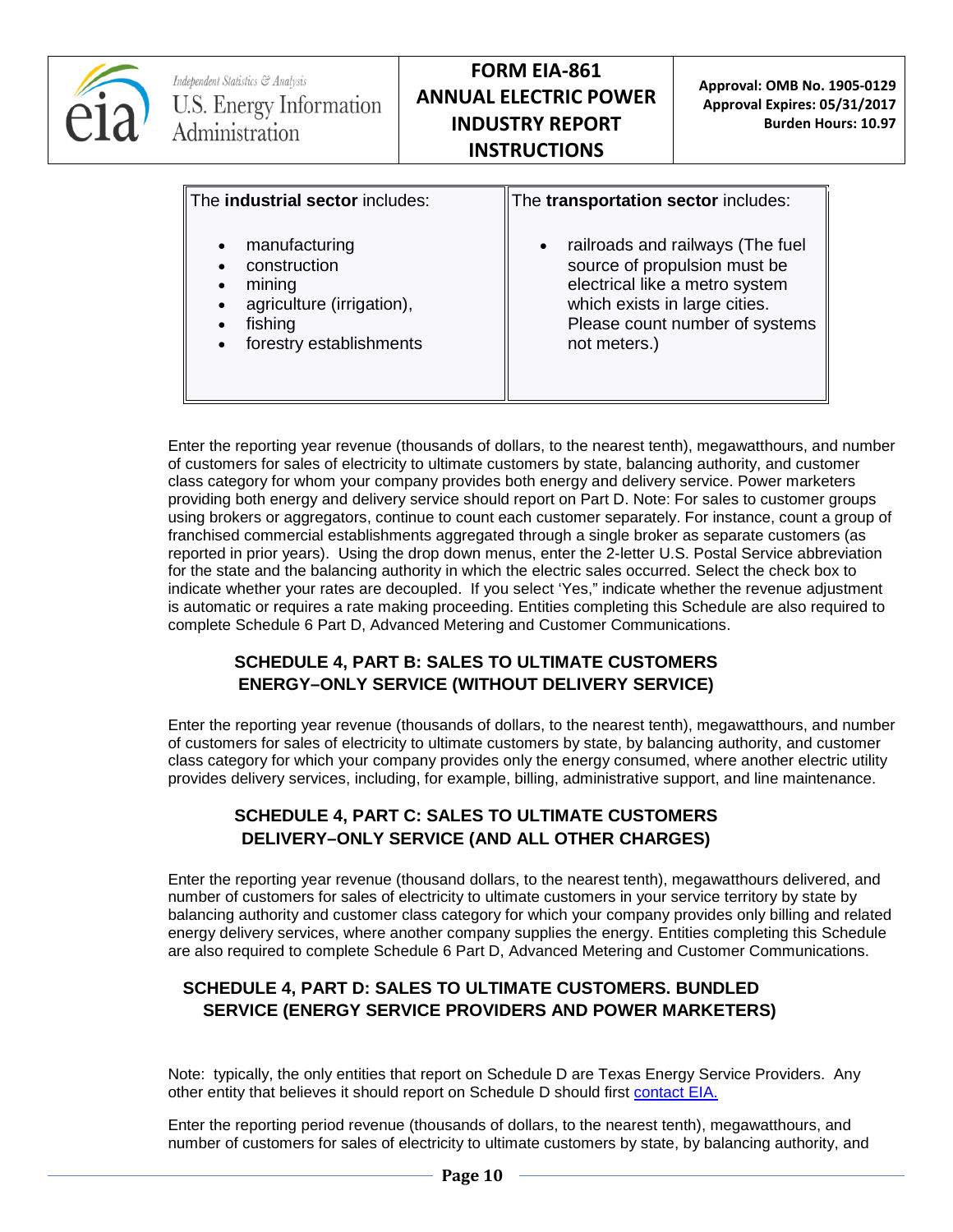

**Approval: OMB No. 1905-0129 Approval Expires: 05/31/2017 Burden Hours: 10.97**

customer class category for whom your company provided both energy and delivery service. For public street and highway lighting, count all poles in a community as one customer. Note: For sales to customer groups using brokers or aggregators, continue to count each customer separately. For instance, count a group of franchised commercial establishments aggregated through a single broker as separate customers (as reported in prior years). Enter the two-letter U.S. Postal Service abbreviation (if not preprinted) for the state in which the electric sales occur. (Note: Texas Energy Service Providers (ESPs) should include delivery revenues.)

## **Common Instructions: SCHEDULE 4. PARTS A, B, C, AND D**

1. For the on-line form, when adding a new state and/or balancing authority, the state **must** be entered first, from the drop down menu and then the balancing authority must also be selected from the drop down menu. All new states or balancing authorities must be added to Schedule 4 before they can be added to a subsequent schedule.

2. For column a, **Residential,** enter the revenue, megawatthours, and number of customers for electric energy supplied for residential (household) purposes. For the residential class, do not duplicate the customer accounts due to multiple metering for special services (e.g., water heating, etc.).

3. For column b, **Commercial**, enter the revenue, megawatthours, and number of customers for electric energy supplied for commercial purposes.

4. For column c, **Industrial**, enter the revenue, megawatthours, and number of customers for electric energy supplied for industrial purposes.

5. For column d, **Transportation**, enter the revenue, megawatthours, and number of customers for electric energy supplied for transportation purposes.

### **SCHEDULE 5: MERGERS AND/OR ACQUISITIONS**

If a merger or acquisition has occurred during the reporting period, report those newly-acquired corporate entities whose operations are now included in this report.

### **SCHEDULE 6: DEMAND-SIDE MANAGEMENT AND SMART GRID INFORMATION**

Demand-side management (DSM) programs, both energy efficiency programs and demand response programs, are designed to modify patterns of electricity usage, including the timing and level of electricity demand. Schedule 6 is divided into four parts:

- Part A, Energy Efficiency Programs,
- Part B, Demand Response Programs,
- Part C, Dynamic Pricing Programs,
- Part D, Advanced Metering and Customer Communications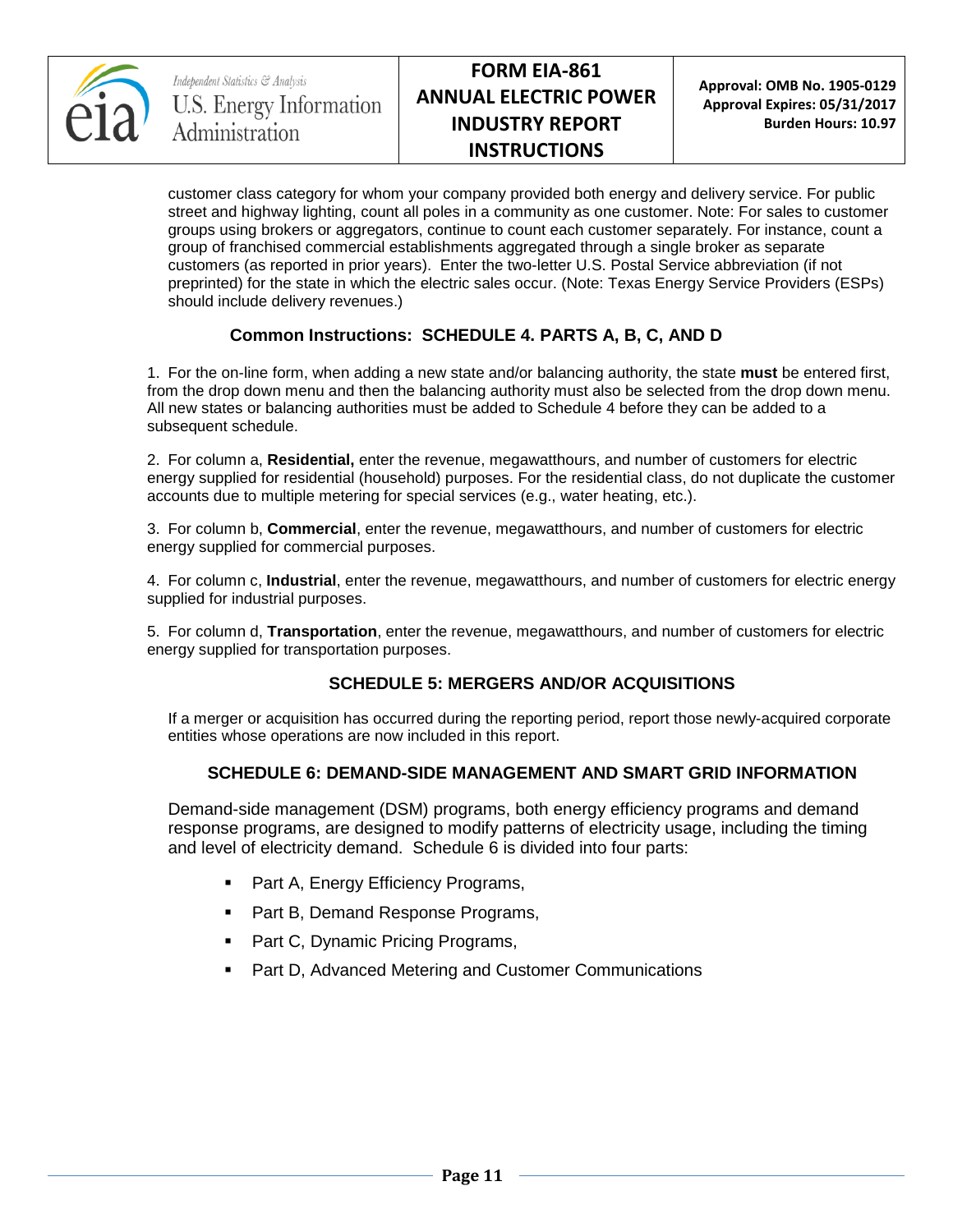

#### **SCHEDULE 6, Part A: Energy Efficiency Programs**

The reporting entity depends on who has oversight and decision-making authority over the program:

**You should report** for programs your company administers or if your company contracts another company to provide DSM to your customers and your company is responsible for decision making relative to that program.

**You should not report** for programs that are run by another entity (nonutility DSM Administrator; see further discussion immediately below) that is typically selected by an authority that provides oversight to the program. The nonutility DSM Program Administrator will provide the results of the program in this section, and your company should not do so, except as noted below:

**Nonutility DSM Administrators**: These are entities selected by a government organization to contract for and administer energy efficiency portfolios within a specific geographic region and or market. Administrators are typically selected by a public service commission or a non-profit or state government agency as determined by legislation.

EIA currently collects these data from the following program administrators:

- Sustainable Energy Trust Fund (DC)
- Efficiency Maine Trust
- Energy Trust of Oregon
- Focus on Energy (Wisconsin)
- NYSERDA
- Cape Light Compact
- Hawaii Energy Efficiency Program
- Delaware Sustainable Energy Utility
- NJ Clean Energy Program
- Vermont Energy Investment Corporation

If your nonutility DSM Administrator is listed above, you do not report in Schedule 6A. **If your Nonutility DSM Administrator is not listed above, you will have to report new energy efficiency activities for your customers, in Schedule 6A.** If you have a nonutility DSM Administrator not listed above, you may request that they be added for the next reporting year by entering that request in the comment section of the form.

**If you are a Nonutility DSM Administrator listed above**, please provide a list of electric utilities for whom you provide DSM products and services, either as an attachment to this form or if submitting electronically, in the comment section.

The DSM information **should**:

- 1) Reflect only new reporting year activities that are undertaken specifically in response to company-administered programs, including activities implemented by third parties under contract to the company;
- 2) Account for the complete range of DSM programs, including energy efficiency and demand response; and
- 3) Represent the energy and demand savings at the **customer meter** (i.e., transmission and distribution or reserve requirement savings should be excluded). Also, energy and demand savings should be reported as adjusted gross savings. **Adjusted Gross Savings** is the change in energy consumption and or demand that results directly from program-related actions taken by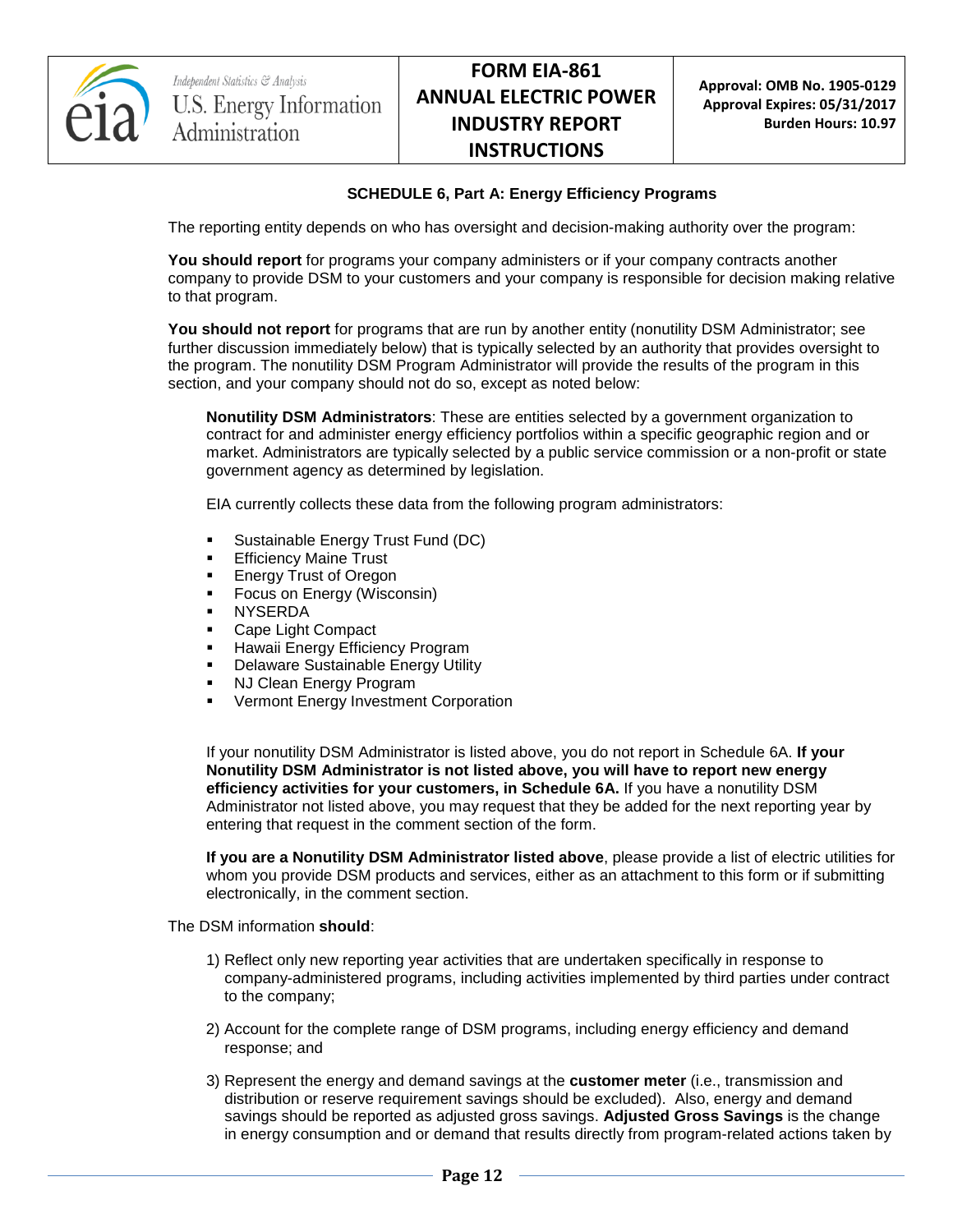

participants in an efficiency program regardless of why they participated. The effects that building demolition, equipment degradation, and program attrition can have on the life and savings of the efficiency measure can be included to the extent that they are easily estimated from prior similar programs or experience.

The DSM information **should exclude**, to the extent possible, energy and demand savings that are not attributable to DSM program activities. Non-program related effects include changes in energy and demand attributable to:

- 1) Government-mandated energy-efficiency standards that legislate improvements in building and appliance energy usage;
- 2) Natural operations of the marketplace (e.g., reductions in customer energy usage due to higher prices); and,
- 3) Weather and business-cycle fluctuations.

Power supply cooperatives, municipal joint action agencies, and Federal Power Marketing Administrations should coordinate the reporting of DSM information with their power purchasing utilities to avoid double counting the effects and costs of DSM programs. Distribution companies should weigh the benefits of taking credit for their programs by reporting this information under their utility identification versus the convenience of having their program directors report this information in aggregate. EIA would prefer the distribution company to report the data whenever possible.

Energy efficiency measures consist of installations of more efficient devices or implementing more efficient processes that exceed current standards. An energy efficiency resource must achieve a long term continuous reduction in demand for electricity and be available without a requirement of notice or dispatch from the grid operator.

Examples are replacing light bulbs with more efficient technology or replacing older HVAC systems with high efficiency systems that exceed current codes and standards.

This part of the schedule collects information on the energy and demand savings of a portfolio of Energy Efficiency Programs implemented, and measures installed, by major customer sector within a state and balancing authority. It is divided into five subparts:

- **Reporting Year Incremental Annual Savings**
- Incremental Life Cycle Savings
- Reporting Year Incremental Costs
- Incremental Life Cycle Costs
- Weighted Average Life for Portfolio (Years)
- 1. **Incremental Annual Savings – Reporting Year** are those changes in energy use (measured in megawatthours) and peak load (reduction in load at the time of the annual system peak hour, measured in megawatts) caused in the current reporting year by
	- new participants in DSM programs that operated in the previous reporting year, and
	- participants in new DSM programs that operated for the first time in the current reporting year.

A "New program" is a program for which the reporting year is the first year the program achieved savings, regardless of when program development and expenditures began.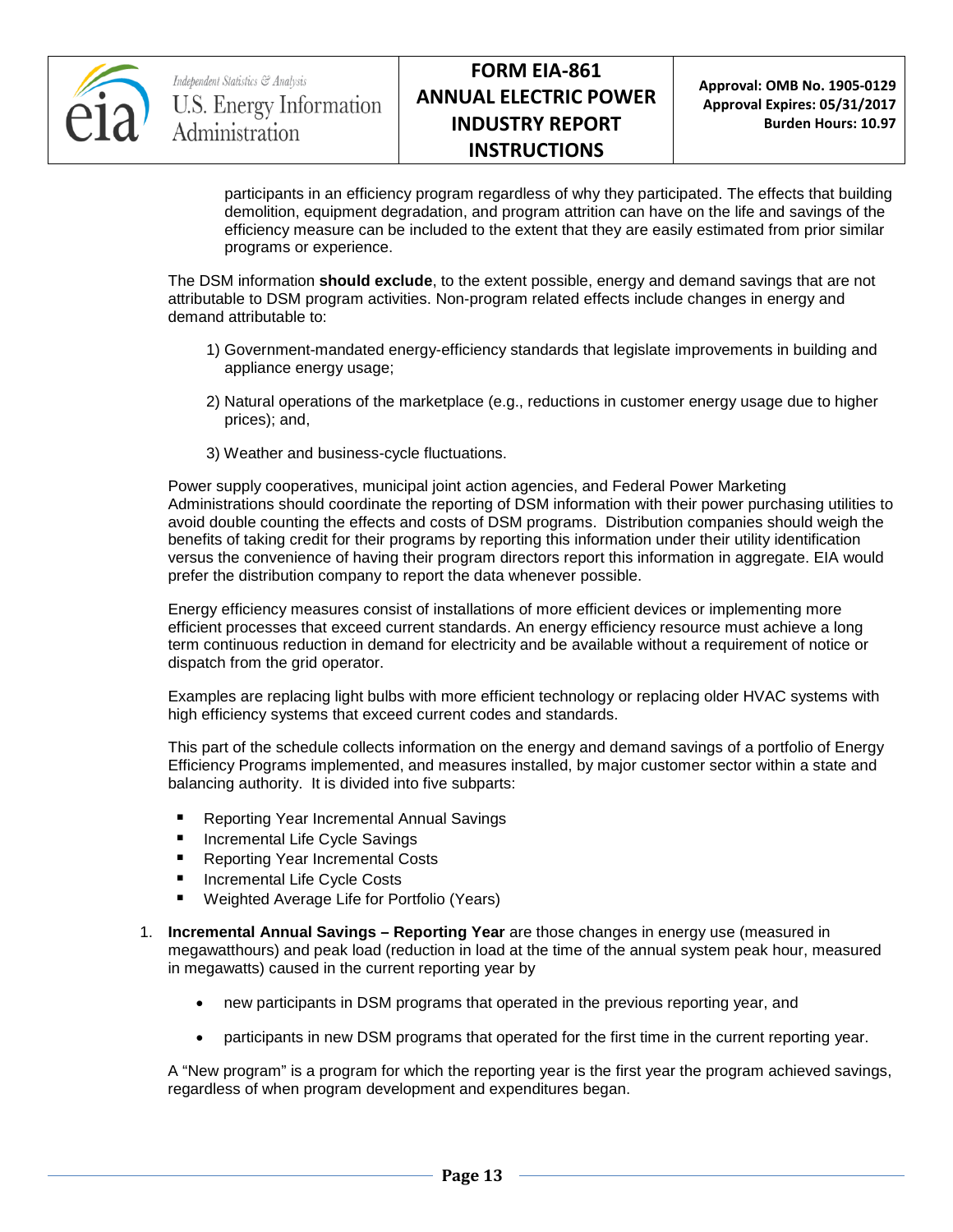

**Annualize all Estimates**: Reporting Year Incremental Annual Savings should be annualized, i.e., they should be reported as if the participants were in the program starting on Jan 1 of the reporting year and continued in the program for a full year.

**Incremental Savings** - **Life Cycle** are the estimated total changes in energy use and peak load for incremental programs and participants over the life of the programs. DSM programs have a useful life, and the net effects of these programs will diminish over time. To the extent possible, consider the useful life of efficiency by accounting for building demolition, equipment degradation, and program attrition.

A "Life cycle" means the number of years the program is planned to exist, and includes all future anticipated savings as well as reporting year savings. The mean life of a program is measured based on the number of years that savings are expected to be achieved independent of the number of years of expenditures for any measure. Please note that **Life Cycle Savings** should be provided if **Reporting Year Annual Savings** are reported

- Incremental life-cycle energy savings (megawatt-hours): report as the lump sum total savings projected for the life cycle of the incremental programs and participants. For example, if a project has an anticipated life of 10 years with savings in each year of 10,000 MWH, report the total of 100,000 MWH.
- Incremental life cycle peak demand saving (megawatts): report the average of the annual peak demand savings for the life cycle of the incremental programs and participants. For example, if a program has a four-year life with the following pattern of demand reductions – Year 1: 10 MW, Year 2: 20 MW, Year 3: 20 MW, Year 4: 10 MW – report the average of 15 MW.
- 2. For Part A, please report for both **"**Reporting Year Incremental Annual Savings" and "Incremental Life Cycle Savings" under the appropriate customer sector: Residential, Commercial, Industrial, and Transportation: for Energy Efficiency,
	- a. On Lines 1 and 3, enter the aggregate Energy Savings (megawatthours) and
	- b. On Lines 2 and 4, the Peak Demand Savings (megawatts to one decimal point).
- 3. **Costs for energy efficiency programs** should be broken down into two categories, customer incentives and all other costs. Customer incentives are the total financial value provided to a customer for program participation, whether, for example, cash payment, or lowered tariff rates relative to non-participants, inkind services (e.g. design work), or other benefits directly provided to the customer for their program participation. Reporting Year Incremental costs should include all costs for the programs for years prior to the incremental year if these costs were incurred as part of the startup of the program. Incremental life cycle costs should include all anticipated costs of the program including the Reporting Year Incremental Costs and all future costs.

Please note that **Reporting Year Incremental Costs** should be provided if **Reporting Year Incremental Annual Savings** are reported. In some cases **Reporting Year Incremental Costs and Incremental Life Cycle Costs** may be the same, due to most energy efficiency expenditures being incurred in the first year for participants. See the [861 FAQ](http://www.eia.gov/survey/form/eia_861/faqs.cfm) site for more details.

- a. For lines 5 through 8 report costs in thousands of dollars for each state, each balancing authority, and for each sector.
- b. For example, if a program has a life cycle of 10 years and if \$10,000 was incurred prior to the incremental year of a program for startup costs and the average cost of the program for the next ten years is \$5,000/year, the reporting year incremental costs would be \$15,000 and the incremental life cycle costs would be \$60,000**.** Note in this example the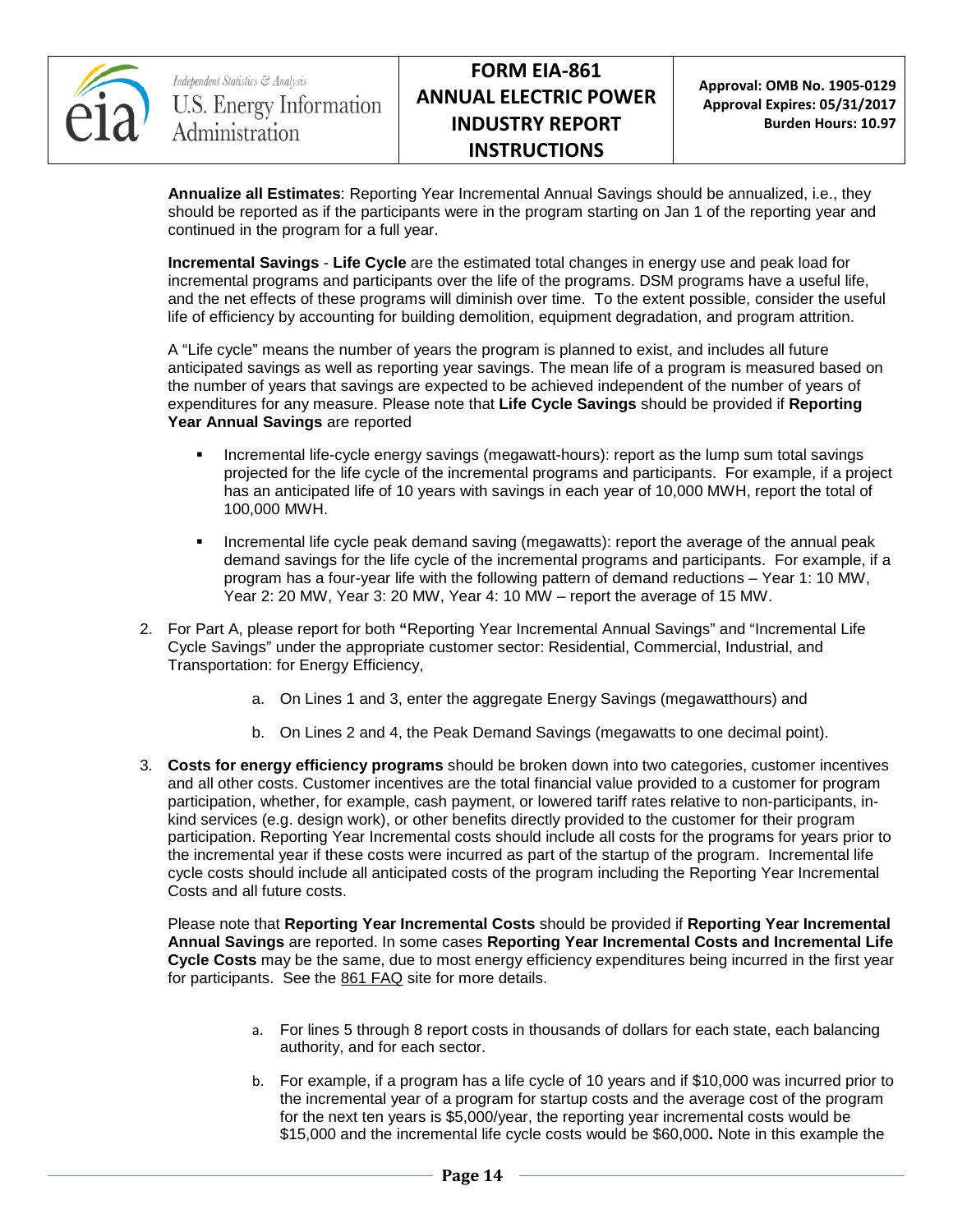

Independent Statistics & Analysis **U.S. Energy Information** Administration

**Approval: OMB No. 1905-0129 Approval Expires: 05/31/2017 Burden Hours: 10.97**

length in years of the program (10 years based on the number of years of savings) is one less year than the years of expenditures (11 years). The number of years of program savings is used to determine the life of the program.

4. **Weighted Average Life for Portfolio (Years)** – Please use the Excel spreadsheet (press the 'Calculate' button to call up the template) to determine the weighted average life of your portfolio of EE programs or measure - by state, balancing authority, and sector on 6A, line 10. Weighted Average Life for portfolio of Energy Efficiency activities or measures should include all measures that are reporting in lines 1 through 4. On the spreadsheet enter your program or measure number, the total life cycle savings in MWH for each incremental program and its associated life in years. The life in years should be estimated as the mean life of the measure. Once all your programs have been entered the spreadsheet will return the weighted average life for the portfolio. This spreadsheet should be used for each state balancing authority, and sector. These averages may be used to estimate the economic value of the energy efficiency portfolio in total and is a key metric to the economic comparison of energy efficiency activities and other options.

### **SCHEDULE 6, PART B: DEMAND RESPONSE PROGRAMS**

**Demand Response Programs** are procedures that encourage a temporary reduction in demand for electricity at certain times in response to a signal from the grid operator or market conditions. Examples are the dimming of lights, turning on backup generators or shutting down industrial processes. Demand Response program reporting should be broken down by state, balancing authority, and customer class.

**Potential peak demand savings** refers to the total demand savings that could occur at the time of the system peak hour assuming all demand response is called.

**Actual peak demand savings** is demand reduction actually achieved by demand response activities and is measured at the time of the company's annual system peak hour.

- 1. On line 1 enter the number of customers participating in the Demand Response programs.
- 2. On line 2 enter the energy savings in MWH by customer sector.
- 3. On line 3 enter the potential peak demand savings in MWs for demand response programs.
- 4. On line 4 enter the actual peak demand savings in MWs for demand response programs.
- 5. On line 5 enter the total customer incentives in thousands of dollars.
- 6. On line 6 enter all other costs to run the Demand Response program; these are in thousands of dollars.
- 7. On line 7 enter the number of grid-enabled water heaters (as defined in 10 CFR Part 430) that you added to your program this year. A grid interactive water heater is an electric storage water heater that is capable of being controlled remotely by a third party (usually an electricity service provider) that provides the third party the ability to control the operation of the unit by storing thermal energy during off-peak times. DOE's Office of Energy Efficiency and Renewable Energy is in the process of issuing a final rule for efficiency standards for residential water heaters. Once those standards are finalized, EIA will, if necessary, adjust the definition above to be in accordance with the minimum efficiency standards for grid-enabled water heaters.

### **SCHEDULE 6, PART C: DYNAMIC PRICING PROGRAMS**

**Dynamic pricing programs** (also known as time-based rate programs) are designed to modify patterns of electricity usage, including the timing and level of electricity demand. Report those customers that are enrolled in the program and are billed accordingly whether or not they are active participants. For each state, balancing authority, and customer sector, report the number of customers enrolled in dynamic pricing programs.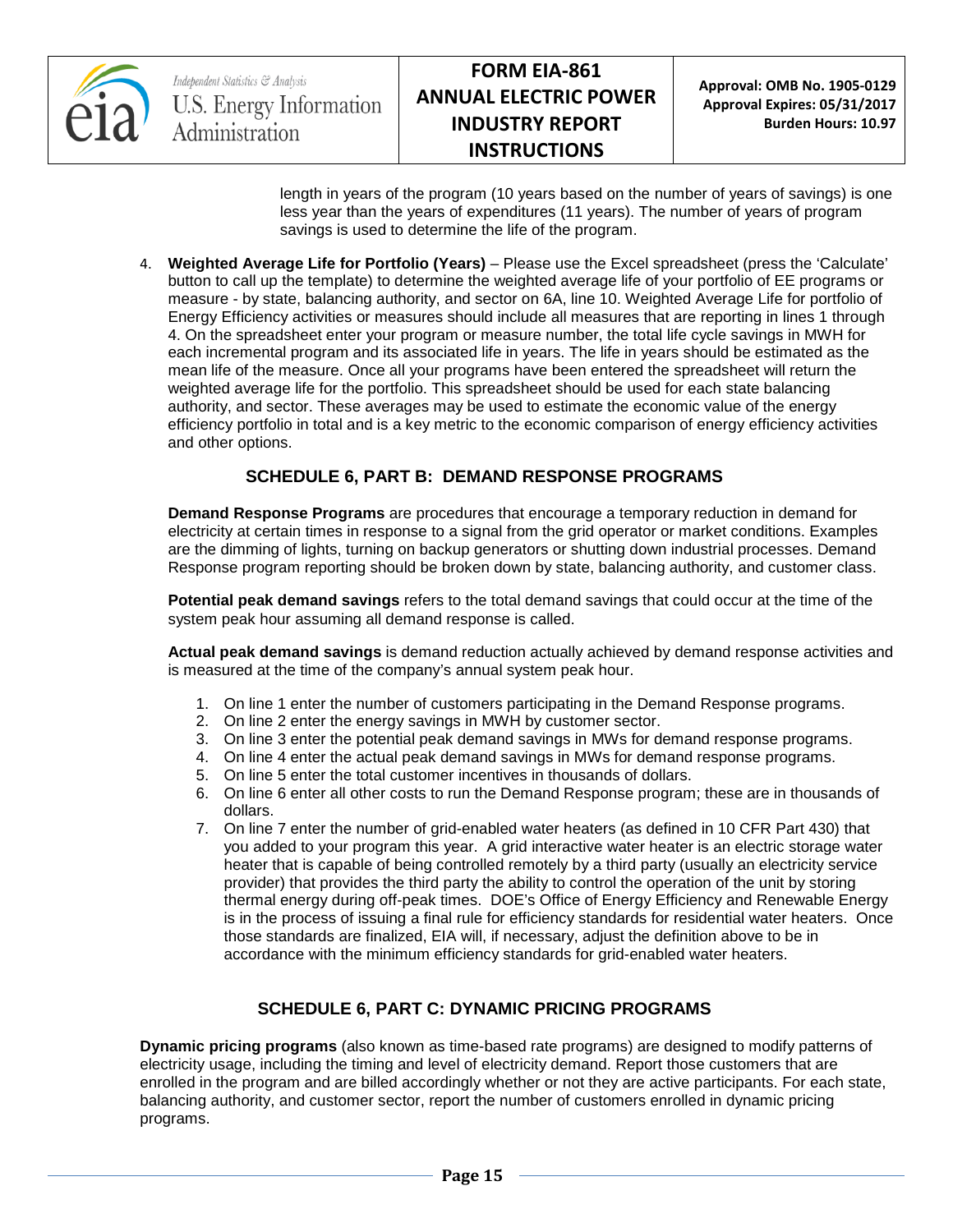

**Time of Use Prices (TOU)** is a program in which customers pay different prices at different times of the day. On-peak prices are higher and off-peak prices are lower than a "standard" rate. Price schedule is fixed and predefined, based on season, day of week, and time of day.

**Real Time Pricing (RTP)** is a program of rate and price structure in which the retail price for electricity typically fluctuates hourly or more often, to reflect changes in the wholesale price of electricity on either a dayahead or hour-ahead basis.

**Variable Peak Pricing (VPP)** is a program in which a form of TOU pricing allows customers to purchase their generation supply at prices set on a daily basis with varying on-peak and constant off-peak rates. Under the VPP program, the on-peak price for each weekday becomes available the previous day (typically late afternoon) and the customer is billed for actual consumption during the billing cycle at these prices.

**Critical Peak Pricing (CPP)** is a program in which rate and/or price structure is designed to encourage reduced consumption during periods of high wholesale market prices or system contingencies, by imposing a pre-specified high rate or price for a limited number of days or hours. Very high "critical peak" prices are assessed for certain hours on event days (often limited to 10-15 per year). Prices can be 3-10 times as much during these few hours. Typically, CPP is combined with a TOU rate, but not always.

**Critical Peak Rebate (CPR)** is a program in which rate and/or price structure is designed to encourage reduced consumption during periods of high wholesale market prices or system contingencies, by providing a rebate to the customer on a limited number of days and for a limited number of hours, at the request of the energy provider. Under this structure the energy provider can call event days (often limited to 10-15 per year) and provide a rebate typically several times the average price for certain hours in the day. The rebate is based on the actual customer usage compared to its baseline to determine the amount of the demand reduction each hour.

- 1. On line 1, enter the number of customers participating in dynamic pricing programs, by customer class.
- 2. On line 2, for each customer sector indicate if customers in this sector are participating in Time-of-Use Pricing.
- 3. On line 3, for each customer sector indicate if customers in this sector are participating in Real Time Pricing.
- 4. On line 4, for each customer sector indicate if customers in this sector are participating in Variable Peak Pricing
- 5. On line 5, for each customer sector indicate if customers in this sector are participating in Critical Peak Pricing.
- 6. On line 6, for each customer sector indicate if customers in this sector are participating in Critical Peak Rebate.

### **SCHEDULE 6, PART D: ADVANCED METERING AND CUSTOMER COMMUNICATIONS**

#### **Entities providing data on Schedule 4 Part A and/or C are required to complete Schedule 6 Part D.**

**Standard Electric Meters (non AMI/AMR meters)** are electromechanical or solid state meters measuring aggregated kWh where data are manually retrieved over monthly billing cycles for billing purposes only. Standard meters may also include functions to measure time-of-use and/or demand with data manually retrieved over monthly billing cycles.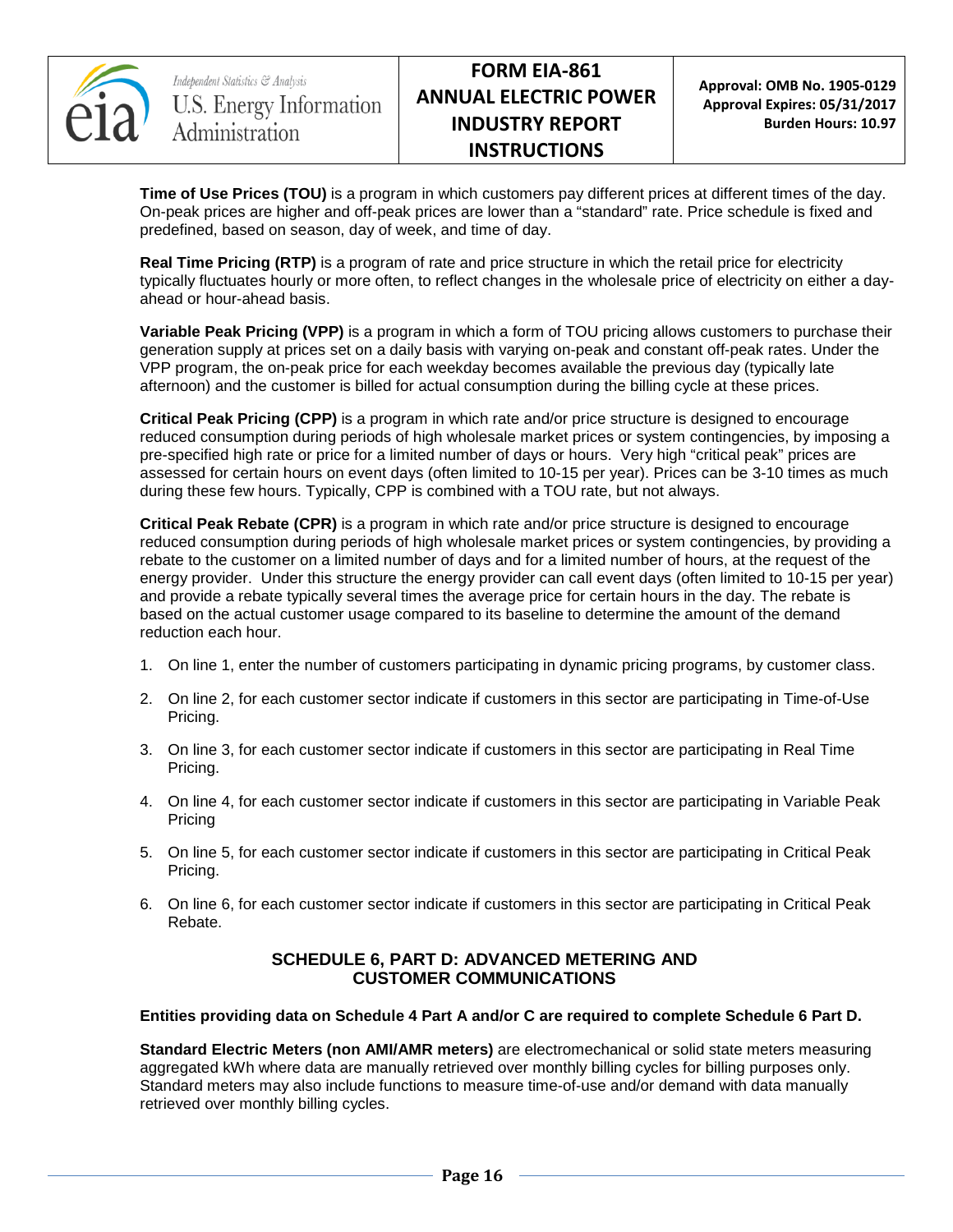

**Approval: OMB No. 1905-0129 Approval Expires: 05/31/2017 Burden Hours: 10.97**

**Automated Meter Reading (AMR):** Meters that collect data for billing purposes only and transmit this data **one way**, usually from the customer to the distribution utility. Aggregated monthly kWh data captured on these meters may be retrieved by a variety of methods including drive-by vans with short-distance remote reading capabilities and communication over a fixed network such as a cellular network. Enter the state and balancing authority and report the total number of AMR meters by sector.

**Advanced Metering Infrastructure (AMI):** Meters that measure and record usage data at a minimum, in hourly intervals and provide usage data at least daily to energy companies and may also provide data to consumers. Data are used for billing and other purposes. Advanced meters include basic hourly interval meters and extend to real-time meters with built-in **two-way** communication capable of recording and transmitting instantaneous data.

**Installed AMI with home area network (HAN) gateway enabled** should be reported as a subset of AMI (see number 4 above). In this case, a HAN consists of software and hardware components residing within an AMI meter that permits the meter to communicate with devices within a customer's premises.

**Energy Served through AMI** (MWH) should be entered in megawatthours for customers served and should not be greater than the combined total sales reported on Schedule 4 Part A and/or C

**Direct Load Control:** A demand response activity by which the program sponsor remotely shuts down or cycles a customer's electrical equipment (e.g. air conditioner, water heater) on short notice. Direct load control programs are primarily offered to residential or small commercial customers. Also known as direct control load management.

- 1. Enter the state and balancing authority and on line 1 enter the number of AMR meters, by customer class.
- 2. On line 2 enter the number of AMI meters, by customer class.
- 3. On line 3 enter the number of AMI meters with home area network (HAN) gateway enabled, by customer class.
- 4. On line 4 enter the number of standard (non-AMR/AMI) meters, by customer class.
- 5. Line 5 auto-sums the total number of meters (All Types), by customer class.
- 6. On line 6 enter the energy served (megawatthours) through AMI meters, by customer class.
- 7. On line 7 enter the number of customers able to access daily energy usage through a web portal or other electronic means.
- 8. On line 8 enter the number of customers with direct load control, by customer class. Please note that EIA is asking for customers and not meters, so the reported number shall not exceed what was stated on 4A and 4C combined.

### **SCHEDULE 7, PART A: NET METERING**

- 1. **Net Metering** tariff arrangements permit a facility, typically generating electricity from a renewable resource (using a meter that reads inflows and outflows of electricity) to sell excess power generated over its load requirement back to the electrical grid, typically at a rate equivalent to the retail price of electricity.
- 2. For all net metering applications, report the installed net metering capacity by state, balancing authority, customer class and technology. Capacity should be reported in MW as AC load capable to the nearest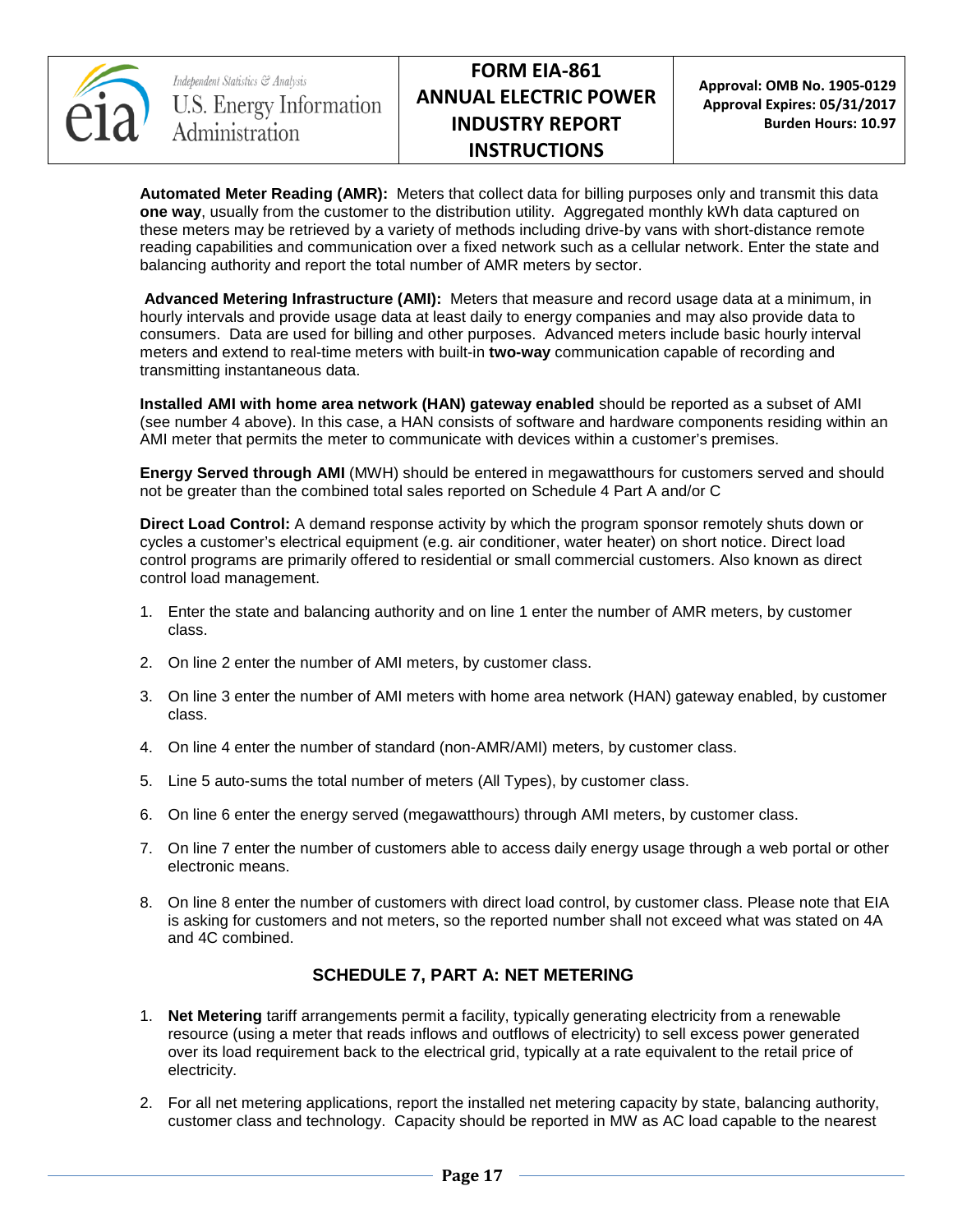

0.001 MW. Example: 8 kW should be 0.008 MW. Please provide this capacity in MW, to the nearest 0.001 MW by technology. Capacities should not exceed limits set up by each state.

- 3. Report the number of net metering customers that are actively enrolled in a net metering program by customer class as of December  $31^{st}$  of the data year. They should not exceed the values in Schedule 4 Parts A and C, combined. For each technology type and sector, if you complete installed capacity or number of customers then you will need to complete both lines of data.
- 4. If the data is available, enter the amount of electric energy sold back to the utility **(MWH)** through the net metering application.

### **SCHEDULE 7, PART B: DISTRIBUTED AND DISPERSED GENERATION**

This schedule collects information from distribution companies on residential, industrial, and commercial generators of less than 1 megawatt (1000 kilowatts) installed at or near a customer's site, or other sites within the system. Provide all of the requested information for grid connected/synchronized distributed generators in column a, and for dispersed generators that are not grid connected/synchronized in column b. Provide actual data if available, otherwise provide best estimates, and indicate the nature of the data by checking the appropriate box on the form.

**Schedule 7 is intended to collect information about generators that are NOT reported on Form EIA-860, "Annual Electric Generator Report."** Plants with a capacity of 1 MW or greater which ARE grid-connected, meet the threshold criteria for reporting on the Form EIA-860 and as such, **need not** be reported on Schedule 7B of Form EIA-861. **Also Schedule 7B is intended to collect information about generators that are NOT reported in Schedule 7A (Net Metering)**. Therefore, if the generator data has been reported in Schedule 7A, DO NOT include it under Schedule 7B, but include generators other than those that are net metered.

### **NUMBER AND CAPACITY**

- 1. For line 1, **Number of generators**, provide in column (a), the number of distributed generators in the area served by your distribution system, by state, by balancing authority. **(Less than 1 megawatt)** In column (b), and if available, provide the number of dispersed generators. (**Less than 1 megawatt).**
- 2. For line 2, **Total combined capacity**, columns (a) and (b), provide the nameplate capacity (to the nearest tenth) **for all generators with less than 1 megawatt** that reported on line 1.
- **3.** For line 3, columns (a) and (b), capacity that consists of **backup-only units**, provide the total nameplate capacity of generators that are used **only** for emergency backup service.
- 4. For Line 4, columns (a) and (b), capacity owned by respondent, provide the total nameplate capacity listed in line 2 that the respondent owns.
- 5. For Line 5, columns (a) and (b), nature of data reported, provide actual data if available, otherwise provide best estimates, and indicate the nature of the data by checking the appropriate box on the form.

### **CAPACITY BY TECHNOLOGY**

For each of the technologies listed in columns (a) and (b), lines 1 through 8, provide the capacity. The total of lines 1 through 8 (line 9) should equal the total combined capacity in line 2 in each column.

For Line 10, columns (a) and (b), nature of data reported, indicate the nature of the data by checking the appropriate box on the form.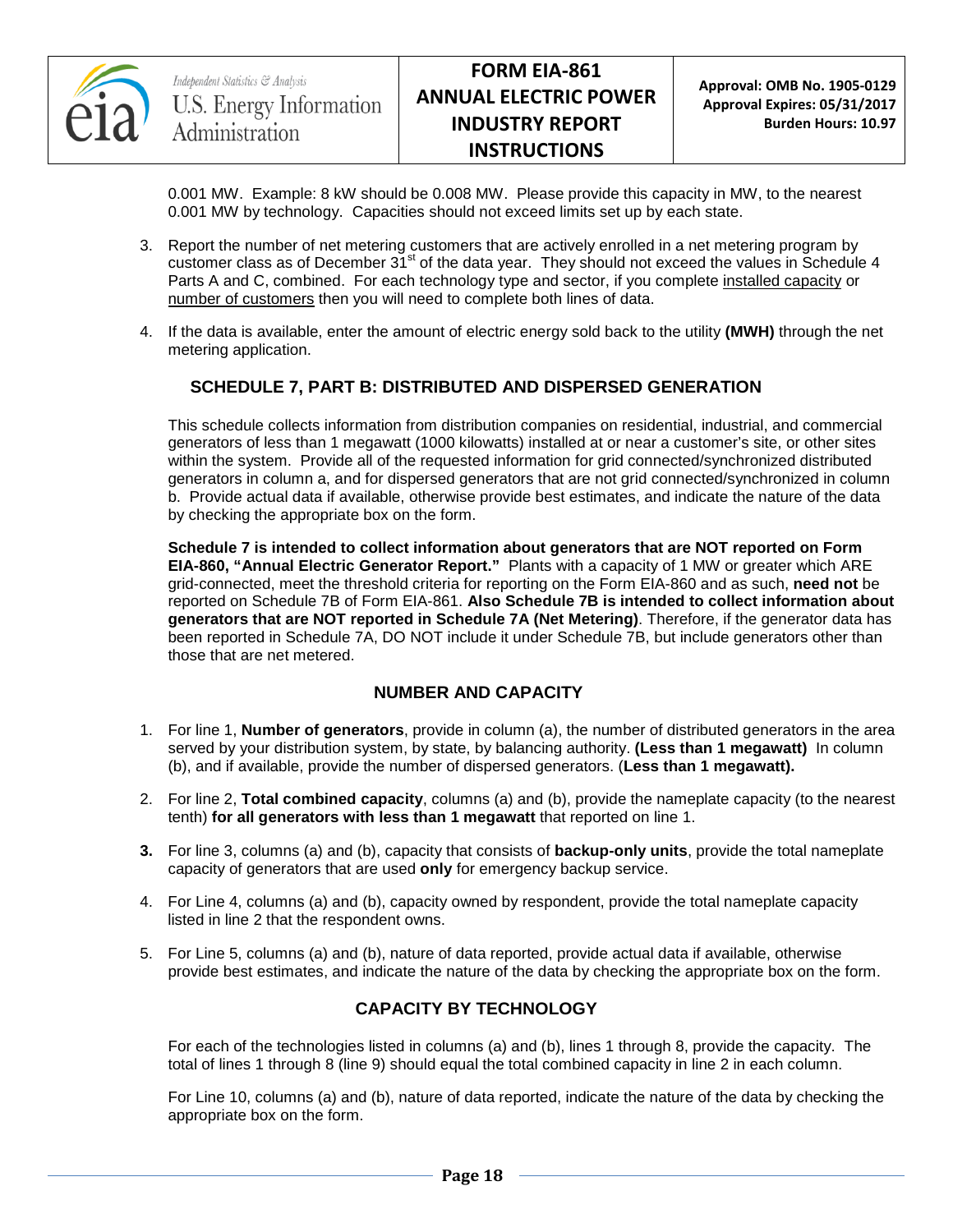

### **SCHEDULE 8: SERVICE TERRITORY INFORMATION**

Please verify the names of the counties, parishes, etc. (provided by EIA in a drop-down menu), by state, where your utility-owned distribution system's electrical equipment is located. The information may have been reported by the respondent last year or the result of independent research by the EIA staff processing the Form EIA-861. If the information is incorrect, please provide the correct information in Schedule 9.

### **SCHEDULE 9: FOOTNOTES**

This schedule provides additional space for comments. For clarification purposes, identify schedule, part, line number and column (if applicable) for each comment.